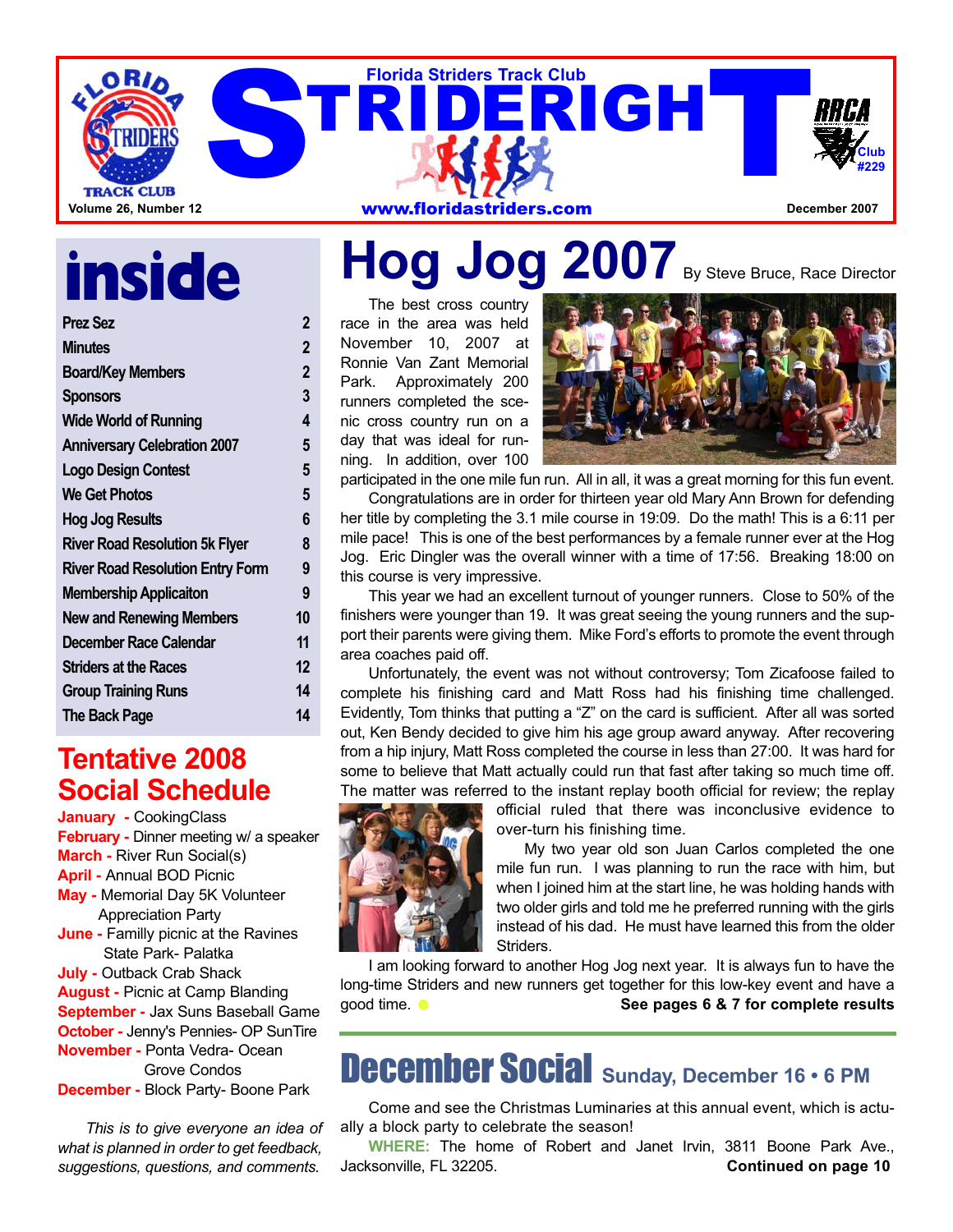

*By Dave Bokros Prez Sez Prez Sez*

It's that time of year, again. Daylight hours are short and we all do a lot of running in the dark. Makes sure that you are visible! Wear reflective gear and lights. I found a cool LED light that is very small and will clip to the visor of your hat. The light that comes from it is more than sufficient for me to see most of the road in front of me so I don't stumble into a hole or trip over something and end up injured. If you are running on the road against traffic I wear a hat so that I can drop the bill down to block out the headlights of oncoming cars. This works very well, and, if you have never gotten off to the side of the road when a car was coming and it a mailbox- well let's just say you never want to do that!

Do your best to be safe. If you have to run in the dark, and most of us do, run in groups whenever possible.

See you on the road- but only if you are visible!  $\bullet$ 

## **Board of Directors' Minutes 11/13/2007**

The meeting was called to order by Dave Bokros at 7:05 p.m. Directors present were Dave Bokros, Vicky Connell, Gary Hallett, Glenn Hanna, George Hoskins, Kellie Howard, Kim Lundy, Gayla Poythress, Keith Poythress, Mike Mayse, John Metzgar, Denise Metzgar, John Steinburg, Mary Steinburg, James Vavrina, and Kay Womack.

**Minutes:** No changes to the September minutes.

**Treasurer's Report:** George Hoskins presented the Treasurer's Report. He noted that \$10,000 was transferred from the Run to the Sun account to the main account. Sunny Delight gave \$3750 which will also be used for all four races. The Oakleaf Fun Run received \$165.40 for ribbons. Scholarship money was distributed to recipients. Cash on hand is \$15,104.79. The final total of all funds available is \$64,192.19. George pointed out that the Vystar CD matures next month. He suggested that we move that money to the Compass Bank account to keep them all together. This will be voted on next month.

**2008 Budget:** Dave noted that on the back of the budget sheet was an up to date accounting for the year to help us get started on the 2008 budget. He stated we need to form a committee to come up with a proposed budget by December so we can vote on the final by January. Dave said we need to review these papers so we can have a discussion next month.

**Lending of Equipment to Karen McCormick for Fleming Island Elementary Fund Raiser:** Dave stated this is strictly a fund raiser which will charge \$5 per family for a road race. She wants to borrow our equipment for this event (clock, cones, etc.). Questions were raised as to what exactly this fund raiser would support and when it will be held. Dave stated he would get more information and bring back some answers.

**Email Vote on Christmas Parade Fun Run & Anniversary Logo:** Dave stated that 12 people responded affirmatively for the Fun Run, so we will support it. We need 12-15 volunteers for this. We will handle registration, the finish line and equipment. Mike Mayse has volunteered to bring the equipment. Vicky, Kim, Glenn and Denise volunteered to help run the race.

**Anniversary Logo and Logo Redesign:** Because of the flurry of email reference the logo redesign, the entire subject was **Continued on page 10**

| 2007-2008 Board of Directors                                              |
|---------------------------------------------------------------------------|
| & Key Members                                                             |
| (Board Members marked with an *)                                          |
| President/Memorial Day 5K Director:<br>*Dave Bokros (C) 545-4538          |
| email: DBokros@comcast.net                                                |
| Vice President/Membership Director/                                       |
| <b>Newsletter Circulation Manager*:</b><br>Mike Mayse  (H) 777-6108       |
| email: FloridaStriders@comcast.net                                        |
| Treasurer:                                                                |
| *George Hoskins (H) 264-4372<br>email: ghoskins@bellsouth.net             |
| Secretary:                                                                |
| * Vicky Connell  (H) 276-0193                                             |
| email: VickyJC@comcast.net<br>River Road Resolution 5K Director: Bob Boyd |
|                                                                           |
|                                                                           |
| <b>Equipment Director &amp; Webmaster:</b><br>JD Smith (H) 264-1673       |
| email: smithj53@bellsouth.net                                             |
| Children's Run Coordinator/Photographer:                                  |
| Vanessa Boyd (H) 272-1770<br>email: vanessaAboydFL@gmail.com              |
| The Back Page Columnist:                                                  |
| Mike Marino(H) 477-8631                                                   |
| email: m.t.marino@clearwire.net<br><b>Social Coordinator:</b>             |
| *Glenn Hanna (H) 777-9351                                                 |
| email: ghanna3@bellsouth.net                                              |
| Directors at Large:<br>*Mike Ford (H) 406-2989                            |
| email: forddog92@hotmail.com                                              |
| *Jay Birmingham (H) 612-2357                                              |
| email: jaygreatheart@aol.com                                              |
| *Kim Lundy (H) 213-0250                                                   |
| email: woodski135@aol.com<br>*Kellie Howard  (H) 732-7377                 |
| email: kellski@comcast.net                                                |
| *John Metzgar (H) 215-9440                                                |
| email: weluv2run@aol.com                                                  |
| *Denise Metzgar  (H) 215-9440<br>email: weluv2run@aol.com                 |
| *Gayla Poythress(H) 541-1878                                              |
| email: poyth@bellsouth.net                                                |
| *Keith Poythress(H) 541-1878<br>email: poyth@bellsouth.net                |
| *Mary Ann Steinberg                                                       |
| email: 4steinbergsrun@bellsouth.net                                       |
| *John Steinberg<br>email:4steinbergsrun@bellsouth.net                     |
| *Nicole Sullivan  (H) (954) 253-8099                                      |
| email: colely77@yahoo.com                                                 |
| *James Vavrina(C) 718-4247<br>email: jamesvav@hotmail.com                 |
| *Kay Womack: (C) 718-4210                                                 |
| email: kaywoma@hotmail.com                                                |
| Hog Jog Director:<br>Steve Bruce<br>$\ldots \ldots \ldots$ (H) 728-7759   |
| email: stevebruce@comcast.net                                             |
| River Run Hospitality Tent Coordinator:                                   |
| Stan Scarlett  (H) 994-2687<br>email: stanscarlett@msn.com                |
| <b>RRCA Southern Region Director:</b>                                     |
| Ken Bendy (H) 278-2926                                                    |
| email: kbendy@aol.com<br><b>North Florida RRCA Representative:</b>        |
| Mike Bowen (H) 850-308-1953                                               |
| email: michael.s.bowen@gmail.com<br>Run to the Sun Director:              |
| *Gary Hallett (C) 759-7902                                                |
| email: ghall32447@aol.com                                                 |
| <b>Strider "Person" Coordinator for Races:</b><br>Al Saffer (W) 665-6996  |
| email: saffat@jea.com                                                     |
| <b>Scholarship Coordinator</b>                                            |
| Mike Ford (H) 406-2989<br>email: forddog92@hotmail.com                    |
| <b>Assistant Social Coordinators:</b>                                     |
| Gayla Poythress(H) 541-1878                                               |
| email: poyth@bellsouth.net                                                |
| Kay Womack: (C) 718-4210<br>email: kaywoma@hotmail.com                    |
| <b>StrideRight Editor</b>                                                 |
| Trish Kabus   (C) 343-5181<br>email:  striderightedit@aol.com             |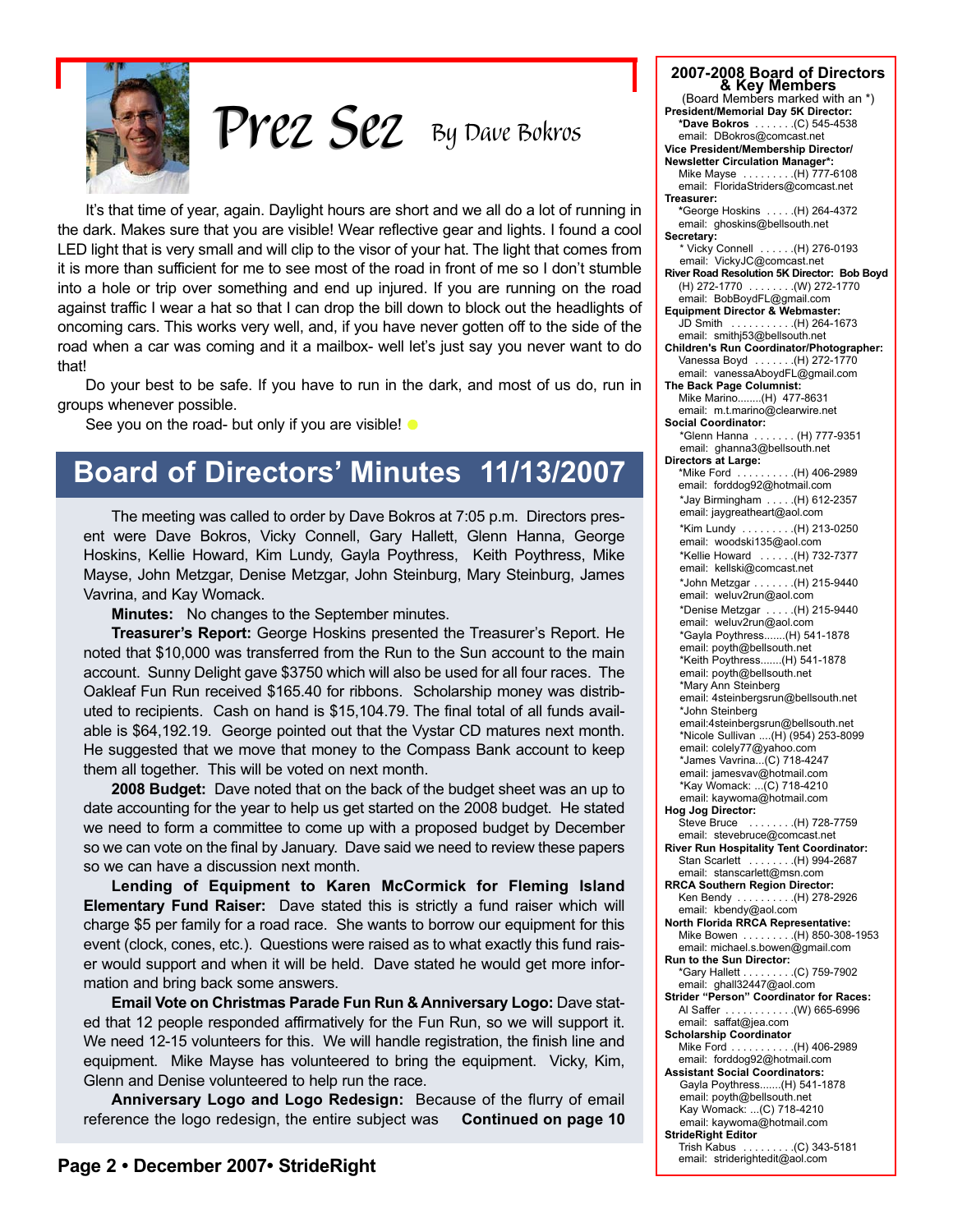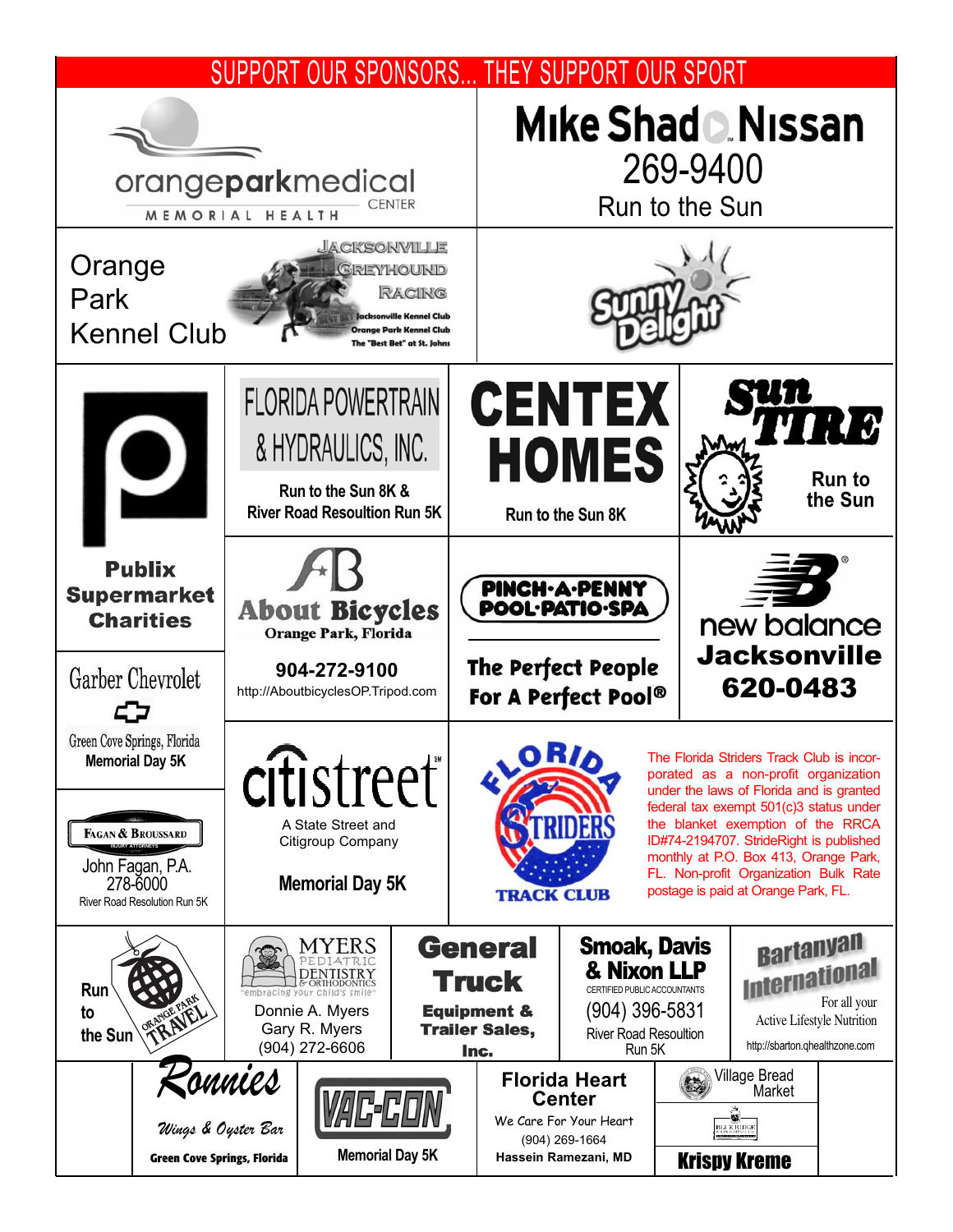# **Running as a Spectator Sport**

It dawned on me recently that the reason running is a relatively minor spectator sport-- compared to football, hockey, car racing, and basketball--is the lack of officiating. That's right. I think if road racing had referees, judges, and umpires- -and lots more rules--we could expect people to pay big bucks to come out, cheer for us, and then debate the fine points of our races for days afterwards.

Let me propose a scenario to demonstrate what I mean. Since most football games have around a half-dozen officials, and basketball has three, I deduce that the ideal ratio of officials to competitors is somewhere around one to four.. So imagine River Run—with 7,000 runners and 1,500 officials. Seems about right to me.

All along the course would be whistle-blowing males and females, in black and white stripes, possibly with bright yellow hankies to throw at rule breakers.

The cannon launches us from the starting line near the stadium and seconds later, another cannon shockwave brings us to a halt..

"Offsides!", booms the public address announcer. Some dolt was in the neutral zone when the race started. About ten minutes to get us all back in place, then a third cannon blast to get us running again. The crowd goes wild.

We are underway, 800 meters into the trip toward the Main Street Bridge, when we screech to a halt. John Metzgar and a couple of other frontrunners ran over a curb andout of bounds to get past a police car in the road. Not only must all running stop but the offenders are penalized 50 meters. The officials, stationed exactly 100 meters apart, get everyone aligned and with a whistle blast and a clock-starting whirl of the arm, we are running again.

Just past Baptist Hospital, Frank Frazier and Bill Dunn are pulled aside for "icing". By throwing one computer chipped foot over the 5 km timing mat before the people they were running beside, they are flagged for a 100 meter penalty. Frank is so furious, he is further penalized for conduct unbecoming of a 65-year old and has to stand in the penalty box (a portolet with no seat) for one minute.

Up and down the course, runners are whistled to a halt for bumping, high arm carriage, tripping, slashing, jogging, and myriad other infractions. Busy officials are throwing flags, pacing off penalties, and announcing the race numbers of offenders.

The crowd screams its appreciation or heckles, depending on who is being caught.

I run past a fight on River Road—a group of Mandarin firemen, running in a pack of eight, have taken exception with a group of women in pink—Ladies of the Night. There is much pushing and jawboning. Six assertive officials yellow card four of the combatants and red card one fireman and one Lady.

Aid stations are offering beer and bratwurst sandwiches, along with Perrier and gel packs. Flags fly when several run-

#### **The Wide World of Running By Jay Birmingham**

ners spew the bubbly stuff, expecting Gatorade. Gel pack wrappers are dropped, and vigilant officials dole out the penalty—loss of 50 meters and 30 seconds added to the clock.

The Hart Bridge looms. The lead, which has changed hands nearly 100 times in the first seven miles, is now held by Elfrieda Weiner, who has so far run a clean race. Since a young runner nearly 400 meters back has pulled over to tie a loose shoelace, the Caution Flag has gone out and now the entire field bunches closer together. Front runners must slow to 10:00 minute pace until Jeremy Looselace gets back on the course.

There is speculation that Patti Stewart-Garbrecht swerved in front of a wheelchair racer, so video replays are reviewed before anyone in her group can proceed.

Dave Bokros and Vanessa Boyd, running with Bob Boyd, are flagged for delay of race for chatting on the bridge ramp. The official marks off a 50 meter penalty, taking them back to the base of the bridge.

The leader is now Deena Kastor, but moments after reaching the front, she is whistled to a stop for overstriding on the descent. She is walked back up to the crest of the bridge and penalized 30 seconds.

Denise Metzgar and Mike Ford briefly assume the lead until both are flagged: Denise is penalized for smiling, and Mike must serve two minutes in the Penalty Box for encouraging a middle schooler,

Just as Gayla Poythress takes the lead, she must stop. Glenn Hanna has called time out, demanding a video review of the Ford penalty.

Vicky Connell, has patiently paced herself and is within sight of the finish balloons. Abruptly, she is yanked from the course by an official for offsides—she crossed the center stripe on the roadway.

George Hoskins sprints into the lead, slipping past a discouraged John Steinberg, who has been flagged for taunting John Metzgar. Kay Womack and Nicole Sullivan bear down on George and double-team him, each grabbing his flapping singlet as they pass.

I am within 30 meters of the finish and kick my shoe forward, hoping to break the plane of the timing mat. Alas, it is Wide Left.

Everett Crum reaches out for the finish line just as Trish Kabus lunges past him. It is many minutes before the officials come out of the video review booth. The race is declared a tie.

Seven thousand runners are herded back to the other side of the Fairgrounds for a 5,000 meter overtime period.

*Jay Birmingham has been a contributer to the StrideRight for several years..*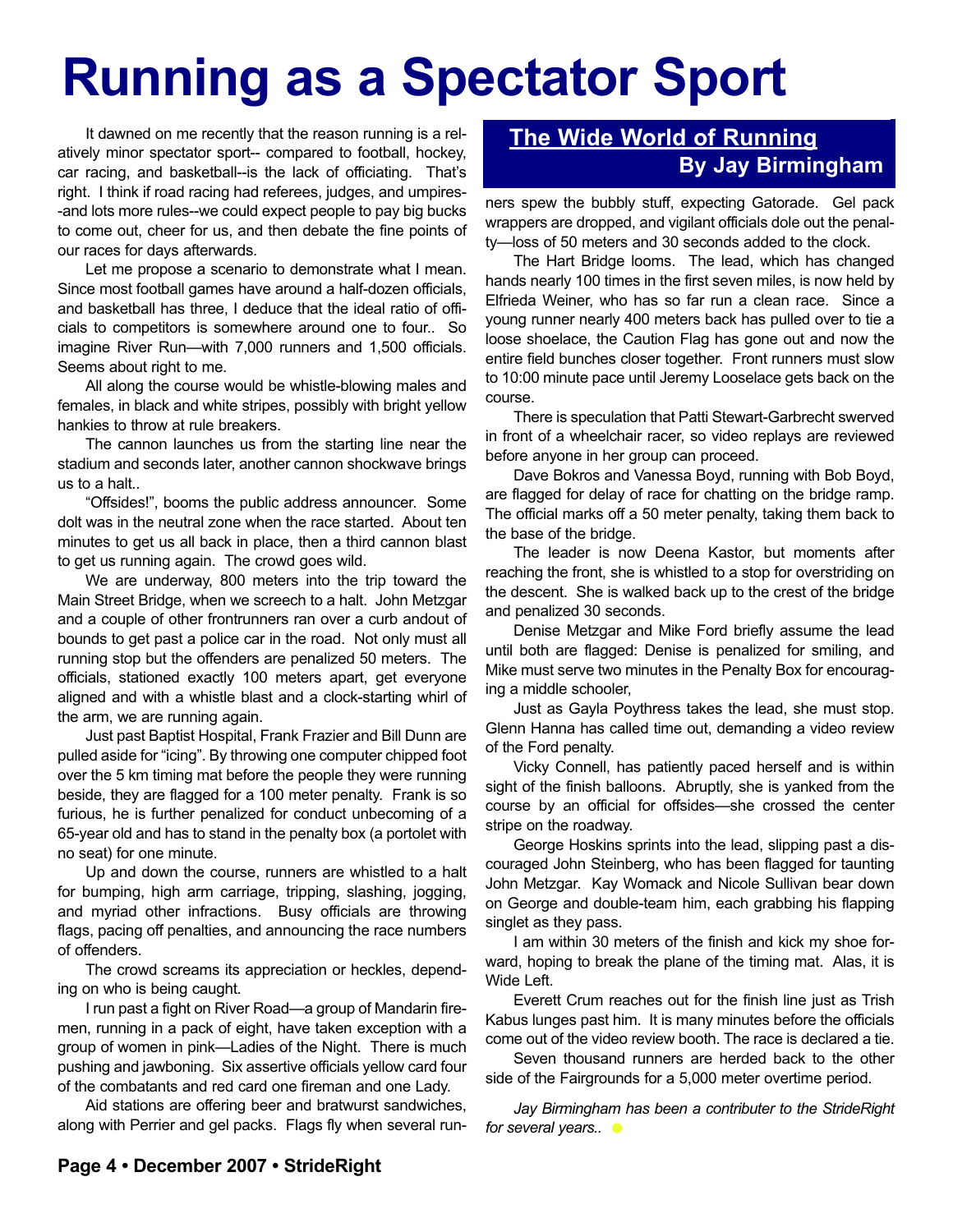# **Anniversary Celebration 2007**

#### By Jenny Allen

The 29th Annual Anniversary Run Celebration from Sun Tire, held on Sunday, October 14, was a big success but it is with sadness that I write this article. Our friend and fellow Strider, John Nalley, suffered a heart attack in October. Every year he has given me a bag of money and this year was no exception. As I write this John is in Brooks Rehabilitation and in need of our thoughts and prayers.

This was the first year that the Anniversary Run was included as one of the Strider's monthly socials. We had a good turnout of about seventy people. The money found throughout the year paid for such things as champagne, Bloody Marys, fruit salad, bagels, and other drinks. Everyone brought breakfast foods or snacks giving us plenty of tempting things to eat.

Thank you to all of you who helped me this year. Marge Ruebush spent many hours cutting fruit for the fruit bowl, shopping, and making Bloody Marys. She kept things moving smoothly with the help of Elke Miller and Lori Scarlett. Patt McEvers furnished the orange juice and Dick Miller shopped for good deals on fruit at the farmers market. When I asked Jeff Nelson to help with the transportation of tables and chairs

# **Logo Design Contest**

In conjunction with the Striders 30th anniversary next year, we will be holding a contest to design a new logo for the Striders. Our logo has served the club for nearly 30 years and "Strider Yellow" is a familiar sight at road races throughout the First Coast area. It is now time to build on that legacy and create a new design that adds a more contemporary look to the club and related marketing/merchandising materials while maintaining the rich heritage of the Florida Striders Track Club. Contest details are as follows:

**Design Overview:** All Design ideas are welcome, including those that strive to update the current logo, those whose intent is to incorporate current elements in an unrestrictive manner and finally, those that offer up a totally new perspective. Our selection decision will be based on the image that we feel best represents our club, it's membership and our great history.

**Participants:** This contest is open to all Strider members **Contest Prize(s):** \$300 Cash and Free Race

Registration to all Strider races for the next 12 months

**Deadline:** Monday, December 31, 2007

**Selection Date:** Winner and design will be announced on Friday, January 11, 2008

**Format:** jpeg format only (filename.jpg)

**Contact Info:** All submissions and related questions should be sent via email to: striderlogocontest@gmail.com •

again this year he graciously accepted. Sadly, his mom passed away unexpectedly and Mike Mayse stepped up to do the job of loading and unloading tables. Our president, Dave Bokros, was our emcee for the morning and my husband, Richard, helped in ways to many to mention.

You guys found \$210.80 making this one of our best years ever. We have Frank Frazier partly to thank. He found a twenty dollar bill last year at the Anniversary Run and went on to find eight more dollars in December. Bobby Greene and John Tenbroeck both found two dollars each and Kim Anthony found three. One dollar bills were found by Tom Sullivan, John Powers (2), Patt McEvers, John Nalley, Robert Shields and Elke Miller. Our Tar Heel Strider, Robert Shields, sent four checks for a total of \$17.45. Bags of money came in from Tom Sullivan (\$6.89--- before leaving to move to Connecticut), John Nalley (\$10.26), Jeff Nelson (\$7.63), and Mike Mayse (\$30.00 rolled and counted). Paul Geiger was tempted to pick up a five dollar bill while running the River Run but he was too tired or running too good to lose valuable time, both of which we can relate.

Next year will be our 30th anniversary so we will look forward to you being with us to make it really special. Until then, happy, healthy running and keep those pennies rolling in.  $\bullet$ 



**Frank Sutman, Jen Davis from Princeton, NJ. and "Bruce" Sung Ho Choi at the JFK 50.2-mile Ultramarathon in Boonsboro, MD on November 17.**

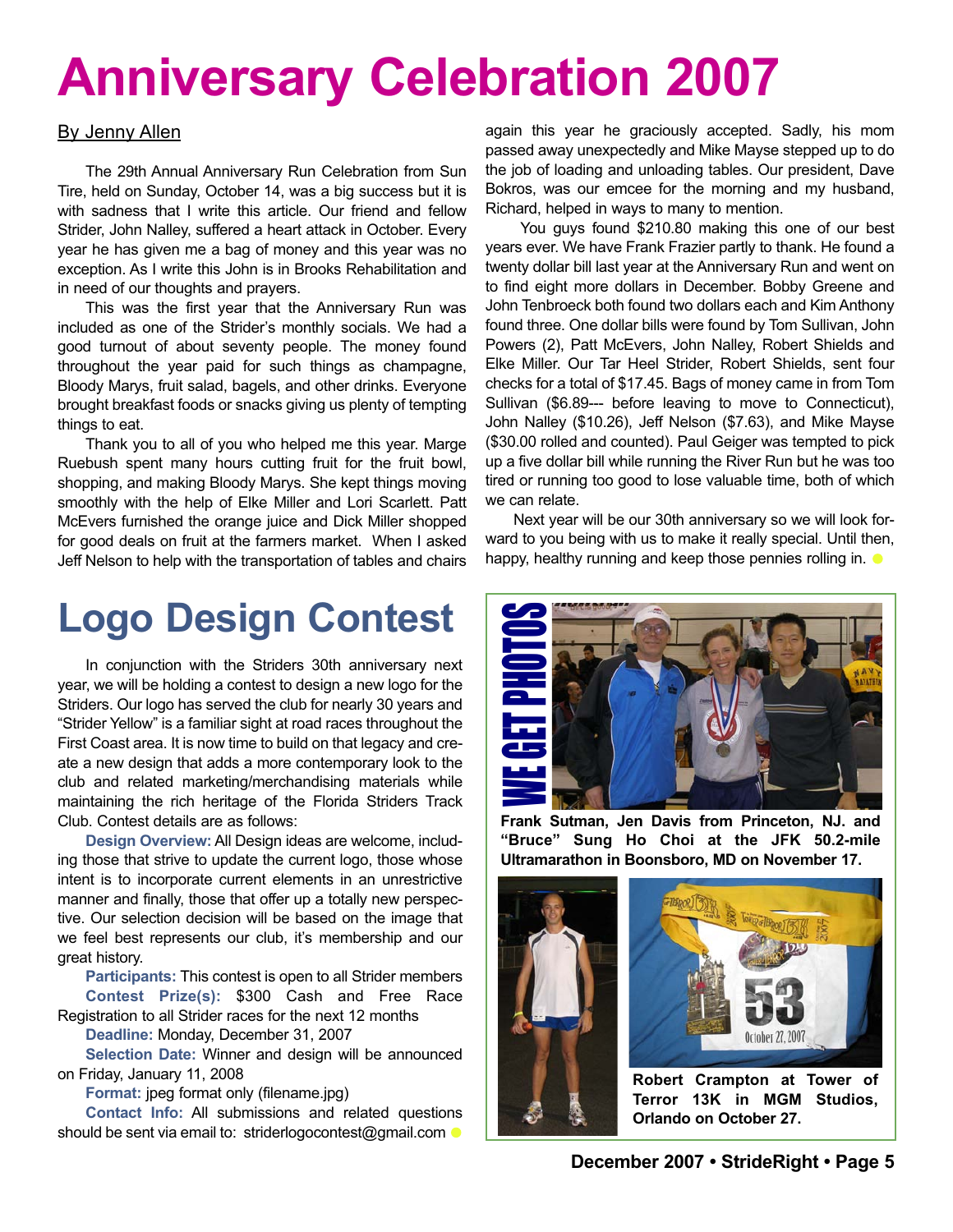

| <b>Overall Male</b> |                    |                            |                           |       |       |  |  |
|---------------------|--------------------|----------------------------|---------------------------|-------|-------|--|--|
| Place               |                    | Age                        | Name                      | Time  | Pace  |  |  |
| 1                   | 1                  | 22                         | Eric Dingler              | 17:56 | 5:47  |  |  |
| $\overline{2}$      | 2                  | 16                         | <b>Trent Blair</b>        | 18:06 | 5:50  |  |  |
| 3                   | 3                  | 20                         | Alex Moody                | 18:31 | 5:59  |  |  |
|                     |                    |                            |                           |       |       |  |  |
|                     |                    | <b>Overall Female</b>      |                           |       |       |  |  |
| 1                   | 6                  | 13                         | Mary Ann Brown            | 19:09 | 6:11  |  |  |
| 2                   | 11                 | 12                         | Julia Schorner            | 21:21 | 6:53  |  |  |
| 3                   | 31                 | 13                         | Alexandra Midgett         | 23:01 | 7:25  |  |  |
|                     | <b>Master Male</b> |                            |                           |       |       |  |  |
| 4                   | 40                 |                            | Drew Kenny                | 18:57 | 6:07  |  |  |
|                     |                    |                            |                           |       |       |  |  |
|                     |                    | <b>Master Female</b>       |                           |       |       |  |  |
|                     | 45                 | 41                         | <b>Tracy Pfuntner</b>     | 24:32 | 7:55  |  |  |
|                     |                    | <b>Grandmaster Male</b>    |                           |       |       |  |  |
|                     | 15                 | 60                         | George White              | 21:39 | 6:59  |  |  |
|                     |                    |                            |                           |       |       |  |  |
|                     |                    | <b>Grandmaster Female</b>  |                           |       |       |  |  |
|                     | 86                 | 51                         | Debbie<br>Adams           | 27:47 | 8:58  |  |  |
|                     |                    | <b>10 and Under Female</b> |                           |       |       |  |  |
| 1                   | 143                | 9                          | Ashlyn Everington         | 36:16 | 11:42 |  |  |
| 2                   | 153                | 8                          | Samatha Werve             | 39:40 | 12:48 |  |  |
| 3                   | 156                | 9                          | Christina Mayberry        | 40:08 | 12:57 |  |  |
| 4                   | 157                | 10                         | Kali Ward                 | 40:18 | 13:00 |  |  |
| 5                   | 161                | 8                          | <b>Brianne McCulbugh</b>  | 42:11 | 13:36 |  |  |
| 6                   | 166                | 7                          | Cameron Labelle           | 43:00 | 13:52 |  |  |
| 7                   | 169                | 5                          | Peyton Labelle            | 44:45 | 14:26 |  |  |
| 8                   | 172                | 8                          | Jade Meyers               | 46:41 | 15:04 |  |  |
| 9                   | 174                | 9                          | Carly Clark               | 46:50 | 15:06 |  |  |
| 10                  | 177                | 10                         | Erin Bernhardt            | 48:35 | 15:40 |  |  |
|                     |                    | <b>10 and Under Male</b>   |                           |       |       |  |  |
| 1                   | 17                 | 9                          | <b>Bradley Foster</b>     | 21:51 | 7:03  |  |  |
| 2                   | 50                 | 10                         | <b>Brandom McCullough</b> | 25:11 | 8:07  |  |  |
| 3                   | 56                 | 10                         | Shane Bayden              | 25:23 | 8:11  |  |  |
| 4                   | 96                 | 8                          | Austin Burk               | 28:40 | 9:15  |  |  |
| 5                   | 108                | 6                          | Benjamin Werve            | 29:45 | 9:36  |  |  |
| 6                   | 110                | 9                          | Daniel Crouch             | 29:47 | 9:36  |  |  |
| 7                   | 134                | 9                          | Casey Jakubowski          | 34:41 | 11:11 |  |  |
| 8                   | 155                | 9                          | Connor Boyd               | 40:00 | 12:54 |  |  |
| 9                   | 164                | 7                          | Joshua Gessner            | 42:50 | 13:49 |  |  |
| 10                  | 165                | 9                          | <b>Ben Gessner</b>        | 42:50 | 13:49 |  |  |
| 11                  | 180                | 9                          | Jon Valliere              | 53:32 | 17:16 |  |  |
|                     |                    |                            |                           |       |       |  |  |
| 2                   | 32                 | 11 - 15 Female<br>12       | Jessica Deegan            | 23:26 | 7:34  |  |  |
| 3                   | 85                 | 13                         | <b>Bailey Hulshult</b>    | 27:44 | 8:57  |  |  |
| 4                   | 92                 | 11                         | Abby Hulsnult             | 28:20 | 9:08  |  |  |
|                     |                    |                            |                           |       |       |  |  |

| 5<br>6<br>7<br>8<br>9<br>10<br>11<br>12<br>13<br>14 | 106 12<br>107 11<br>113 11<br>117 12<br>120 12<br>125 13<br>130 11<br>162 14<br>163 13<br>167 12 |                       | Kristen Barelare<br>Catlin Veal<br>Kaylee Weber<br><b>Abigail Sears</b><br><b>Reem Alkhatib</b><br>Keri Burgos<br>Joelle Freeman<br>Camille Modesto<br>Yesmin Spaulding<br>Eryn Ruel | 29:37<br>29:43<br>30:59<br>31:56<br>32:13<br>32:37<br>34:01<br>42:39<br>42:41<br>43:36 | 9:33<br>9:35<br>10:00<br>10:18<br>10:24<br>10:31<br>10:58<br>13:45<br>13:46<br>14:04 |
|-----------------------------------------------------|--------------------------------------------------------------------------------------------------|-----------------------|--------------------------------------------------------------------------------------------------------------------------------------------------------------------------------------|----------------------------------------------------------------------------------------|--------------------------------------------------------------------------------------|
|                                                     | 11 - 15 Male                                                                                     |                       |                                                                                                                                                                                      |                                                                                        |                                                                                      |
| 2                                                   | 8                                                                                                | 14                    | Cody Helms                                                                                                                                                                           | 20:44                                                                                  | 6:41                                                                                 |
| 3                                                   | 13                                                                                               | 11                    | <b>Steven Barlow</b>                                                                                                                                                                 | 21:29                                                                                  | 6:56                                                                                 |
| 4                                                   | 20                                                                                               | 13                    | Lucas Crouch                                                                                                                                                                         | 22:07                                                                                  | 7:08                                                                                 |
| 5                                                   | 22                                                                                               | 14                    | Austin Bobo                                                                                                                                                                          | 22:18                                                                                  | 7:12                                                                                 |
| 6                                                   | 23                                                                                               | 14                    | <b>Robert Lee</b>                                                                                                                                                                    | 22:21                                                                                  | 7:13                                                                                 |
| 7                                                   | 25                                                                                               | 13                    | <b>Matthew Borello</b>                                                                                                                                                               | 22:25                                                                                  | 7:14                                                                                 |
| 8                                                   | 26                                                                                               | 14                    | <b>Trey Mayberry</b>                                                                                                                                                                 | 22:28                                                                                  | 7:15                                                                                 |
| 9                                                   | 27                                                                                               | 11                    | <b>Chase Gruber</b>                                                                                                                                                                  | 22:30                                                                                  | 7:15                                                                                 |
| 10                                                  | 30                                                                                               | 13                    | <b>Brady Hollenbacher</b>                                                                                                                                                            | 22:52                                                                                  | 7:23                                                                                 |
| 11                                                  | 39                                                                                               | 14                    | <b>Blake Barelare</b>                                                                                                                                                                | 23:54                                                                                  | 7:43                                                                                 |
| 12                                                  | 40                                                                                               | 13                    | Jaryd Tamares                                                                                                                                                                        | 23:56                                                                                  | 7:43                                                                                 |
| 13<br>14                                            | 42                                                                                               | 13<br>13              | <b>Brian Santiago</b><br>Hassan Alkhatib                                                                                                                                             | 24:11                                                                                  | 7:48                                                                                 |
|                                                     | 66<br>78                                                                                         | 11                    | Eric Tallbacka                                                                                                                                                                       | 26:09<br>27:04                                                                         | 8:26<br>8:44                                                                         |
| 15<br>16                                            | 79                                                                                               | 13                    | <b>ArmandoBonheur</b>                                                                                                                                                                | 27:05                                                                                  | 8:44                                                                                 |
| 17                                                  | 82                                                                                               | 14                    | Kris Barnhill                                                                                                                                                                        | 27:15                                                                                  | 8:47                                                                                 |
| 18                                                  | 83                                                                                               | 11                    | JJ Jaknbowski                                                                                                                                                                        | 27:32                                                                                  | 8:53                                                                                 |
| 19                                                  | 89                                                                                               | 13                    | Courtney Landfair                                                                                                                                                                    | 28:00                                                                                  | 9:02                                                                                 |
| 20                                                  | 91                                                                                               | 14                    | <b>Ashton Fritz</b>                                                                                                                                                                  | 28:10                                                                                  | 9:05                                                                                 |
| 21                                                  | 95                                                                                               | 13                    | Marcu Lee                                                                                                                                                                            | 28:36                                                                                  | 9:14                                                                                 |
| 22                                                  | 98                                                                                               | 14                    | Craig Brodsky                                                                                                                                                                        | 28:55                                                                                  | 9:20                                                                                 |
| 23                                                  | 99                                                                                               | 13                    | <b>Matthew Tison</b>                                                                                                                                                                 | 29:00                                                                                  | 9:21                                                                                 |
| 24                                                  | 101 14                                                                                           |                       | <b>Brandon Nino</b>                                                                                                                                                                  | 29:09                                                                                  | 9:24                                                                                 |
| 25                                                  | 118 11                                                                                           |                       | Justin Sparks                                                                                                                                                                        | 32:02                                                                                  | 10:20                                                                                |
| 26                                                  | 119                                                                                              | 11                    | Tyler Imrich                                                                                                                                                                         | 32:02                                                                                  | 10:20                                                                                |
| 27                                                  | 121 14                                                                                           |                       | Jake Bernhardt                                                                                                                                                                       | 32:14                                                                                  | 10:24                                                                                |
| 28                                                  | 122 13                                                                                           |                       | Parker Wisnieski                                                                                                                                                                     | 32:17                                                                                  | 10:25                                                                                |
| 29                                                  | 123 13                                                                                           |                       | Trent Turknott                                                                                                                                                                       | 32:18                                                                                  | 10:25                                                                                |
| 30                                                  | 124 14                                                                                           |                       | Thomas Taylor                                                                                                                                                                        | 32:20                                                                                  | 10:26                                                                                |
| 31                                                  | 139 13                                                                                           |                       | CJ Lampasone                                                                                                                                                                         | 35:52                                                                                  | 11:34                                                                                |
| 32                                                  | 140 12                                                                                           |                       | Christopher Wright                                                                                                                                                                   | 35:54                                                                                  | 11:35                                                                                |
| 33                                                  | 145 14                                                                                           |                       | Johnny Ancona                                                                                                                                                                        | 36:39                                                                                  | 11:49                                                                                |
| 34<br>35                                            | 148 12<br>175 11                                                                                 |                       | Macklin Kirksey<br>J. T. Davie                                                                                                                                                       | 38:12<br>48:26                                                                         | 12:19                                                                                |
| 36                                                  | 115 11                                                                                           |                       | <b>Tyler Greenhaw</b>                                                                                                                                                                | 31:29                                                                                  | 15:37<br>10:09                                                                       |
|                                                     |                                                                                                  |                       |                                                                                                                                                                                      |                                                                                        |                                                                                      |
|                                                     |                                                                                                  | <b>15 - 19 Female</b> |                                                                                                                                                                                      |                                                                                        |                                                                                      |
| 1                                                   | 72                                                                                               | 15                    | Angie Epifano                                                                                                                                                                        | 26:30                                                                                  | 8:33                                                                                 |
| 2                                                   | 73                                                                                               | 17                    | Jessica James                                                                                                                                                                        | 26:35                                                                                  | 8:35                                                                                 |
| 3                                                   | 105 15                                                                                           |                       | <b>Taryn Lee</b>                                                                                                                                                                     | 29:30                                                                                  | 9:31                                                                                 |
| 4<br>5                                              | 150 15<br>170 15                                                                                 |                       | Jennifer Westermann                                                                                                                                                                  | 38:52                                                                                  | 12:32                                                                                |
|                                                     |                                                                                                  |                       | Molly Hankla                                                                                                                                                                         | 45:19                                                                                  | 14:37                                                                                |
|                                                     | 15 - 19 Male                                                                                     |                       |                                                                                                                                                                                      |                                                                                        |                                                                                      |
| 1                                                   | 12                                                                                               | 15                    | <b>Phillip Bowers</b>                                                                                                                                                                | 21:24                                                                                  | 6:54                                                                                 |
| 2                                                   | 14                                                                                               | 17                    | Daniel Lee                                                                                                                                                                           | 21:35                                                                                  | 6:58                                                                                 |
| 3                                                   | 18                                                                                               | 15                    | Nick Tison                                                                                                                                                                           | 22:02                                                                                  | 7:06                                                                                 |
| 4                                                   | 51                                                                                               | 17                    | Bryan Green                                                                                                                                                                          | 25:12                                                                                  | 8:08                                                                                 |
| 5                                                   | 69                                                                                               | 16                    | <b>Scott Arend</b>                                                                                                                                                                   | 26:12                                                                                  | 8:27                                                                                 |
| 6<br>7                                              | 74                                                                                               | 17                    | Logan Zagora                                                                                                                                                                         | 26:40                                                                                  | 8:36                                                                                 |
|                                                     | 137 19                                                                                           |                       | Alicia Nierenstein                                                                                                                                                                   | 35:18                                                                                  | 11:23                                                                                |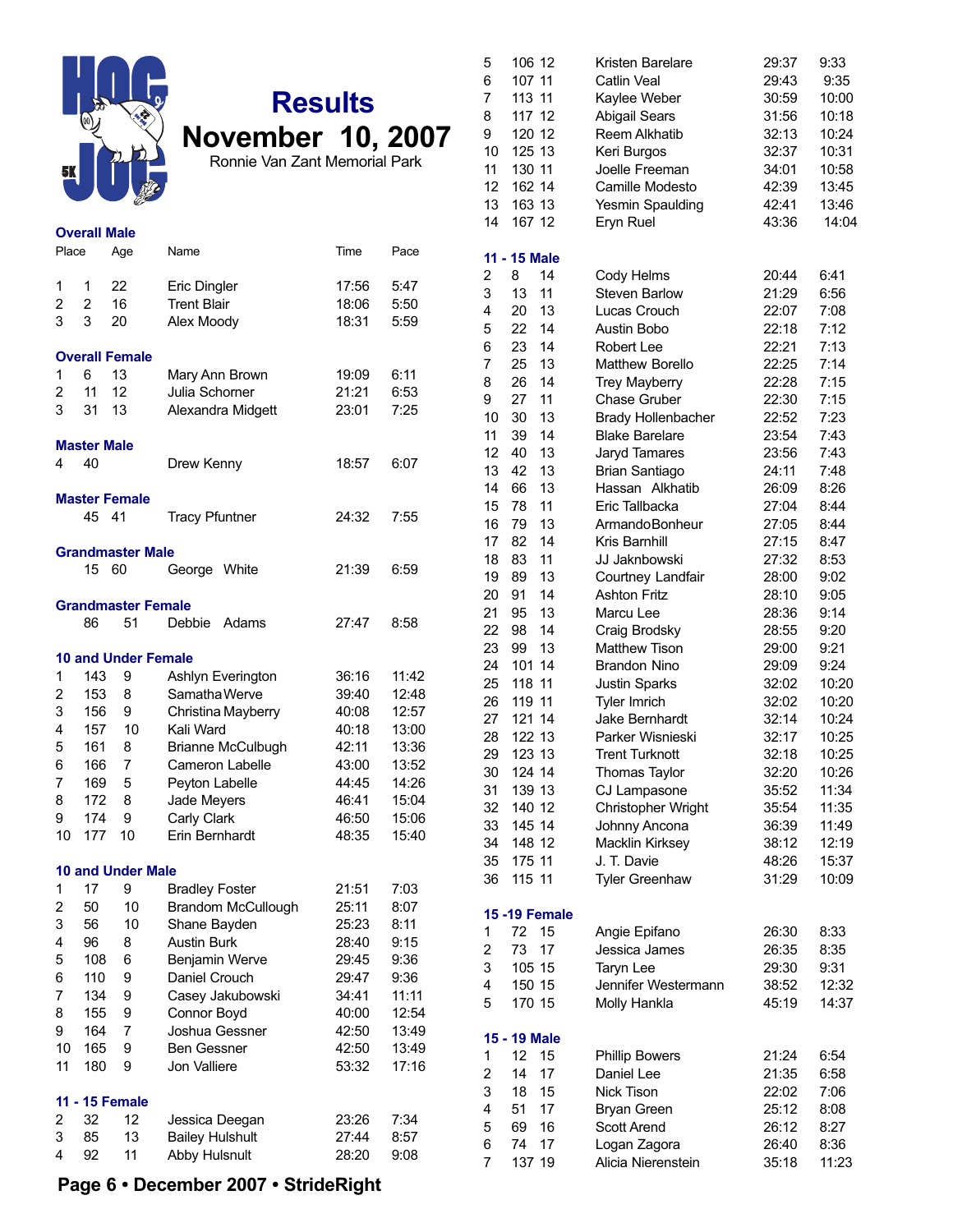| 1      | 9<br>44<br>71         | Keith Poythress               | 20:53<br>26:26 | 6:44<br>8:32 |                |              |                       | December 2007 · StrideRight · Page 7 |                |              |
|--------|-----------------------|-------------------------------|----------------|--------------|----------------|--------------|-----------------------|--------------------------------------|----------------|--------------|
|        |                       |                               |                |              |                |              |                       |                                      |                |              |
|        | 40 - 44 Male          |                               |                |              | 1              | 151 75       |                       | Milliron<br>Harry                    | 39:12          | 12:39        |
|        |                       |                               |                |              |                |              | <b>Male 75 - 70</b>   |                                      |                |              |
| 6      | 158 43                | Michelle Ramos                | 40:38          | 13:06        |                |              |                       |                                      |                |              |
| 5      | 154 40                | <b>Becci Powell</b>           | 39:50          | 12:51        | 2              |              | 133 73                | Al Saffer                            | 34:40          | 11:11        |
| 4      | 144 41                | Bernita Bush                  | 36:19          | 11:43        | 1              |              | 35 72                 | <b>Everett Crum</b>                  | 23:30          | 7:35         |
| 3      | 90<br>41              | <b>Tamara Bowers</b>          | 28:05          | 9:04         |                |              | Male 71 - 74          |                                      |                |              |
| 2      | 88<br>40              | Gayla Poythress               | 27:59          | 9:02         |                |              |                       |                                      |                |              |
| 1      | 70 42                 | Kacee Bryner                  | 26:21          | 8:30         | 4              | 127 66       |                       | Freddy Fillingham                    | 32:46          | 10:34        |
|        | 40 - 44 Female        |                               |                |              | 3              | 76           | 67                    | <b>Matt Ross</b>                     | 26:58          | 8:42         |
|        |                       |                               |                |              | 2              | 29           | 68                    | Clyde Copeland                       | 22:39          | 7:18         |
| 6      |                       |                               | 31:42          | 10:14        | 1              | 24           | 65                    | <b>Frank Frazier</b>                 | 22:24          | 7:14         |
|        | 116 38                | Jim Henderson                 |                |              |                |              |                       |                                      |                |              |
| 5      | 109 37                | Steven Werve                  | 29:46          | 9:36         |                | 65 - 69 Male |                       |                                      |                |              |
| 4      | 36<br>80              | Gene Imrich                   | 27:07          | 8:45         |                |              |                       |                                      |                |              |
| 3      | 77<br>39              | Eric Bush                     | 27:02          | 8:43         | 2              | 84           | 60                    | Joe Butler                           | 27:40          | 8:55         |
| 2      | $\overline{7}$<br>38  | Scott Olivolo                 | 20:12          | 6:31         | 1              | 52           | 60                    | Danny Weaver                         | 25:19          | 8:10         |
| 1      | 5<br>36               | <b>Andrew Marchand</b>        | 19:02          | 6:08         |                | 60 - 64 Male |                       |                                      |                |              |
|        | 35 - 39 Male          |                               |                |              |                |              |                       |                                      |                |              |
|        |                       |                               |                |              | 3              | 64           | 57                    | Glenn Hanna                          | 25:58          | 8:23         |
| 10     | 168 38                | Imee Ilog                     | 44:10          | 14:15        | 2              | 44           | 58                    | Steve Jennnings                      | 24:20          | 7:51         |
| 9      | 160 36                | <b>Teresa Sanderson</b>       | 41:50          | 13:30        | 1              | 19           | 56                    | Lewis Buzzell                        | 22:07          | 7:08         |
| 8      | 159 38                | Michelle Schnitzler           | 41:50          | 13:30        |                | 55 - 59 Male |                       |                                      |                |              |
| 7      | 152 38                | Eileen Werve                  | 39:31          | 12:45        |                |              |                       |                                      |                |              |
| 6      | 142 35                | Christina McKenney            | 36:03          | 11:38        | $\overline{2}$ |              | 147 57                | Doti Cahill                          | 36:55          | 11:55        |
| 5      | 131 36                | Kay Womack                    | 34:18          | 11:04        | 1              |              | 103 57                | <b>Carol Palmer</b>                  | 29:17          | 9:27         |
| 4      | 35<br>93              | Leslie Manner                 | 28:28          | 9:11         |                |              | 55 - 59 Female        |                                      |                |              |
| 3      | 62<br>36              | Jennifer Crane                | 25:51          | 8:20         |                |              |                       |                                      |                |              |
| 2      | 55<br>38              | Abby Butler                   | 25:23          | 8:11         | 6              | 68           | 50                    | Tallbacka Eric                       | 26:11          | 8:27         |
| 1      | 36<br>39              | Lauri Barnhill                | 23:39          | 7:38         | 5              | 61           | 51                    | Chuck Bryner                         | 25:45          | 8:18         |
|        | 35 - 39 Female        |                               |                |              | 4              | 48           | 51                    | <b>Steve Bruce</b>                   | 25:04          | 8:05         |
|        |                       |                               |                |              | 3              | 43           | 51                    | Paul Berna                           | 24:11          | 7:48         |
| 7      | 67<br>30              | <b>Chuck Deray</b>            | 26:11          | 8:27         | 2              | 33           | 54                    | Tom Zicafoose                        | 23:28          | 7:34         |
| 6      | 63<br>31              | Eric Frenck                   | 25:55          | 8:22         | 1              | 28           | 50                    | Robert Barnhill                      | 22:35          | 7:17         |
| 5      | 49<br>30              | David Fleischmann             | 25:05          | 8:05         |                | 50 - 54 Male |                       |                                      |                |              |
| 4      | 31<br>47              | James Vavrina                 | 25:00          | 8:04         |                |              |                       |                                      |                |              |
| 3      | 46<br>33              | Doug Norsey                   | 24:55          | 8:02         | 2              |              | 132 54                | Kay Manly                            | 34:20          | 11:05        |
| 2      | 41<br>34              | Doug Deters                   | 24:10          | 7:48         | 1              | 87           | 50                    | Kimberly Lundy                       | 27:48          | 8:58         |
| 1      | 16<br>31              | Robert Crampton               | 21:45          | 7:01         |                |              | <b>50 - 54 Female</b> |                                      |                |              |
|        |                       |                               |                |              |                |              |                       |                                      |                |              |
|        | 30 - 34 Male          |                               |                |              |                |              |                       |                                      | 23:48          |              |
|        |                       |                               |                |              | 9              | 37           | 46                    | Carmelo Sustache                     |                | 7:41         |
| 8      | 173 31                | Shannen Crampton              | 46:46          | 15:05        | 8              |              | 136 45                | <b>Carl Duke</b>                     | 35:01          | 11:18        |
| 7      | 146 31                | Carmen Ehret                  | 36:42          | 11:50        | 7              | 100 46       |                       | Alex Fletcher                        | 29:01          | 9:22         |
| 6      | 141 33                | Alinka Foldesi-Freeman        | 36:02          | 11:37        | 6              | 58           | 48                    | Jerry Hulshult<br>William James      | 25:26          | 8:12         |
| 5      | 129 34                | Jennifer Otero                | 32:53          | 10:36        | 5              | 54           | 46                    |                                      | 25:19          | 8:10         |
| 3<br>4 | 128 33                | Laurie Burke<br>Dawn Bergeron | 32:52          | 10:36        | 3<br>4         | 53           | 45                    | Frank McBride<br>Robert Lee          | 25:19          | 8:10         |
|        | 114 34                |                               | 31:23          | 10:07        | 2              | 34           | 47                    | RaymondRamos                         | 22:14<br>23:29 | 7:35         |
| 1<br>2 | 60 31<br>102 32       | Tara Kenney<br>Carrie Imrich  | 25:39<br>29:12 | 8:17<br>9:25 | 1              | 10<br>21     | 47<br>45              | Randy Arend                          | 21:03          | 6:47<br>7:10 |
|        |                       |                               |                |              |                |              |                       |                                      |                |              |
|        | <b>30 - 34 Female</b> |                               |                |              |                |              | 45 - 45 Male          |                                      |                |              |
| 2      | 65<br>28              | Michael Brower                | 26:00          | 8:23         | 6              |              |                       | Shirle Colston                       | 48:50          | 15:45        |
| 1      | 38<br>25              | Walrath<br>David              | 23:54          | 7:43         | 5              | 176 48       | 178 48                | Belinda Bernhardt                    | 48:35          | 15:40        |
|        | 25 - 29 Male          |                               |                |              | 4              |              |                       | Caron Westermann                     | 45:20          | 14:37        |
|        |                       |                               |                |              | 3              | 171 49       | 111 45                | Carole Gardner                       | 30:02          | 9:41         |
| 4      | 112 27                | Paige Roberts                 | 30:34          | 9:52         | 2              |              | 104 47                | Kim Anthony                          | 29:22          | 9:28         |
| 3      | 26<br>81              | Jordana Frenck                | 27:10          | 8:46         | 1              | 97           | 46                    | Susan Stark                          | 28:49          | 9:18         |
| 2      | 27<br>75              | Uyen Phan                     | 26:57          | 8:42         |                |              | 45 - 49 Female        |                                      |                |              |
| 1      | 29<br>57              | Amanda Phillips               | 25:25          | 8:12         |                |              |                       |                                      |                |              |
|        | <b>25 - 29 Female</b> |                               |                |              | 6              |              | 179 42                | Gary Doyule                          | 48:50          | 15:45        |
|        |                       |                               |                |              | 5              | 135 42       |                       | Tom Jakubowski                       | 34:42          | 11:12        |
| 9      | 149 16                | Josh Helms                    | 38:13          | 12:20        | 4              |              | 126 43                | <b>Kevin Powell</b>                  | 32:45          | 10:34        |
| 8      | 138 17                | <b>Wgleed Alkhatib</b>        | 35:42          | 11:31        | 3              | 94           | 42                    | Vincent Cameron                      | 28:36          | 9:14         |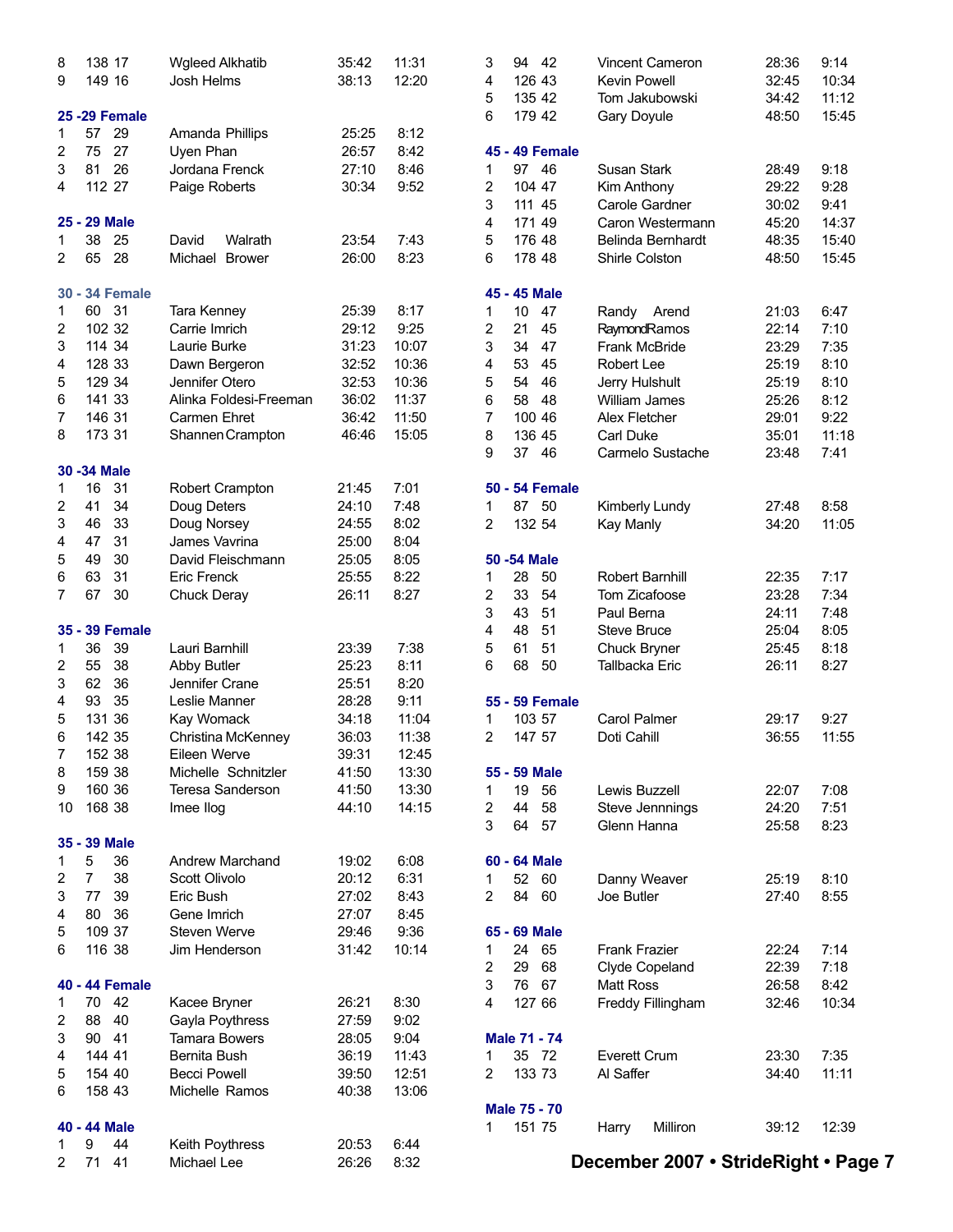

orangeparkmedical MEMORIAL HEALTH





**January 12, 2008** 

## **Saturday, January 12 2008 · 8 AM**

No Excuses - Just Do It & register for the River Road Resolution 5K! Put your New Year resolutions into action. This Jacksonville Grand Prix Race starts and finishes at the Orange Park Kennel Club, is a USATF Certified Course (FL-02016DL), and is run along the beautiful St. Johns River on River Road. Start the New Year right!

**5K AWARDS:** Top 3 Male & Female; Top Masters & Grand Masters; plus Top 3 in each age group, Male & Female: **AGE GROUPS**: 10 & under, 11-14, 15-19, 20-24, 25-29, 30-34, 35-39, 40-44, 45-49, 50-54, 55-59, 60-64, 65- 69, 70-74, 75-79, 80 & over. (No multiple awards)

Walkers are invited to join us, however there will be no Walking Awards category in this race.

**FUN RUN**: One mile Fun Run starts at **9:00 AM.** There is no charge for the Fun Run, but all runners must complete an entry form. Awards to all Fun Run finishers.

**RACE PACKET PICKUP:** Thurs., 1/10, or Fri., 1/11, at the 1st Place Sports location noted on your entry form (10 a.m. - 6 p.m.) in either:

Orange Park: 550-7 Wells Rd, 264-3767, Jax: 3931 Baymeadows Rd, 731-3676, or Jax Beach: 424 South 3rd St., 270-2221. **Race Day at the** Orange Park Kennel Club. Day of race registration will begin at 6:30 AM. T-Shirts are guaranteed to all pre-registered 5K entrants.

**COST:** Please see the following table: \*There is an additional \$2 discount if you

| Race Entry received: | <b>Strider or</b><br><b>Military</b> | Not a $ $<br>Strider |
|----------------------|--------------------------------------|----------------------|
| by January 2         | $*312$                               | $*$ \$14             |
| 1/3 thru 1/11        | $*$ \$15                             | $*$ \$17             |
| Race Day             | $**$ \$20                            | $**$ \$20            |

have your own ChampionChip except for day of race Registration (see entry form to enter your personal chip number.) \*\*There are no discounts available for Day of Race Registration and personal ChampionChips cannot be used. All Day of Race entries are \$20.

**Make check payable to:** River Road Resolution 5K

**Mail completed application & check to:**  River Road Resolution 5K 3931 Baymeadows Rd Jacksonville, FL 32217 Race fees are non-refundable. **More Information:** Contact Bob Boyd at 272-1770, BobBoydFL@gmail.com or www.floridastriders.com.

You may also register on-line at www.Active.com.







**FUN RUN!**

There is a FREE one mile Fun Run at 9:00 AM with awards for all finishers and \$1800 in participation money for elementary schools!

*the* local station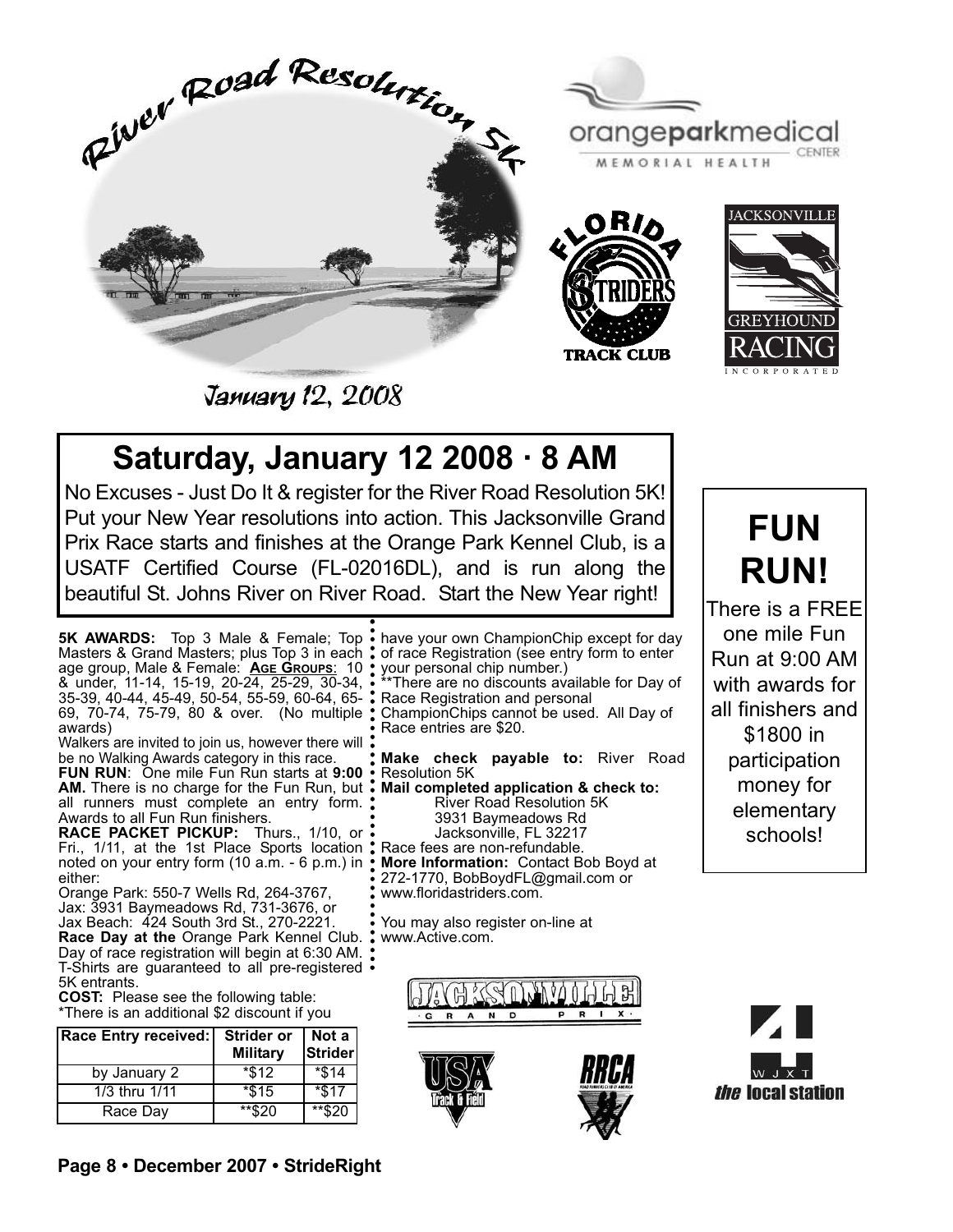The Florida Striders Track Club is a family oriented club that stages three Grand Prix races each year and a Social each month. Profits from our events are funneled back into community projects to promote fitness and health. Our Newsletter, the *Strideright*, includes articles from our members, fitness tips, pictures of our members in action, race results, and items of general interest. See our website, www.floridastriders.com, or contact our Membership Director, Mike Mayse, 777-6108, or email mimayse@comcast.net for more information. Complete the membership application below and come have fun with us.

| Please Print                  |                                       |                                                                                                                                 |                                                                                      |                                                   | Florida Striders Membership Application                                                                                                                                                                                        | New $\bigcap$                                                                                                                                                                                                                                                                                                                                                                                                                                                                                                                                                                                                                                                                                                                                                                                                                                                                                                                                                                                                                                                                                                                                                                                                                                                                                                                                                                                                                                                                                                                                                                                                                                                                                                                                                                                                                                                              |
|-------------------------------|---------------------------------------|---------------------------------------------------------------------------------------------------------------------------------|--------------------------------------------------------------------------------------|---------------------------------------------------|--------------------------------------------------------------------------------------------------------------------------------------------------------------------------------------------------------------------------------|----------------------------------------------------------------------------------------------------------------------------------------------------------------------------------------------------------------------------------------------------------------------------------------------------------------------------------------------------------------------------------------------------------------------------------------------------------------------------------------------------------------------------------------------------------------------------------------------------------------------------------------------------------------------------------------------------------------------------------------------------------------------------------------------------------------------------------------------------------------------------------------------------------------------------------------------------------------------------------------------------------------------------------------------------------------------------------------------------------------------------------------------------------------------------------------------------------------------------------------------------------------------------------------------------------------------------------------------------------------------------------------------------------------------------------------------------------------------------------------------------------------------------------------------------------------------------------------------------------------------------------------------------------------------------------------------------------------------------------------------------------------------------------------------------------------------------------------------------------------------------|
|                               |                                       |                                                                                                                                 |                                                                                      |                                                   |                                                                                                                                                                                                                                | Renewal $\bigcap$                                                                                                                                                                                                                                                                                                                                                                                                                                                                                                                                                                                                                                                                                                                                                                                                                                                                                                                                                                                                                                                                                                                                                                                                                                                                                                                                                                                                                                                                                                                                                                                                                                                                                                                                                                                                                                                          |
| Address -                     |                                       |                                                                                                                                 |                                                                                      |                                                   |                                                                                                                                                                                                                                | material contracts and the material of the state of the Hamily Cour Occupation:                                                                                                                                                                                                                                                                                                                                                                                                                                                                                                                                                                                                                                                                                                                                                                                                                                                                                                                                                                                                                                                                                                                                                                                                                                                                                                                                                                                                                                                                                                                                                                                                                                                                                                                                                                                            |
|                               |                                       |                                                                                                                                 |                                                                                      |                                                   |                                                                                                                                                                                                                                |                                                                                                                                                                                                                                                                                                                                                                                                                                                                                                                                                                                                                                                                                                                                                                                                                                                                                                                                                                                                                                                                                                                                                                                                                                                                                                                                                                                                                                                                                                                                                                                                                                                                                                                                                                                                                                                                            |
|                               |                                       |                                                                                                                                 |                                                                                      |                                                   |                                                                                                                                                                                                                                |                                                                                                                                                                                                                                                                                                                                                                                                                                                                                                                                                                                                                                                                                                                                                                                                                                                                                                                                                                                                                                                                                                                                                                                                                                                                                                                                                                                                                                                                                                                                                                                                                                                                                                                                                                                                                                                                            |
|                               |                                       |                                                                                                                                 |                                                                                      |                                                   | <b>Annual Dues:</b>                                                                                                                                                                                                            | <b>Mail Application</b>                                                                                                                                                                                                                                                                                                                                                                                                                                                                                                                                                                                                                                                                                                                                                                                                                                                                                                                                                                                                                                                                                                                                                                                                                                                                                                                                                                                                                                                                                                                                                                                                                                                                                                                                                                                                                                                    |
|                               |                                       | E-mail 2008 2009 2010 2021 2022 2023 2024 2022 2023 2024 2022 2023 2024 2022 2023 2024 2022 2023 2024 2022 20                   |                                                                                      |                                                   | Family \$20 (2 years \$40, 3 years \$60)<br>Single \$15 (2 years \$30, 3 years \$45)                                                                                                                                           | O<br>with dues to:                                                                                                                                                                                                                                                                                                                                                                                                                                                                                                                                                                                                                                                                                                                                                                                                                                                                                                                                                                                                                                                                                                                                                                                                                                                                                                                                                                                                                                                                                                                                                                                                                                                                                                                                                                                                                                                         |
| Signature _                   |                                       | <u> 1980 - Johann Barbara, martxa alemaniar amerikan a</u>                                                                      |                                                                                      |                                                   | Junior (under 18) \$10 (2 yrs \$20, 3 yrs \$30)                                                                                                                                                                                | O<br><b>Florida Striders</b><br>$\circ$<br>8559 Boysenberry Lane E.                                                                                                                                                                                                                                                                                                                                                                                                                                                                                                                                                                                                                                                                                                                                                                                                                                                                                                                                                                                                                                                                                                                                                                                                                                                                                                                                                                                                                                                                                                                                                                                                                                                                                                                                                                                                        |
| Date                          |                                       |                                                                                                                                 |                                                                                      |                                                   | Senior (over 65) \$10 (2 yrs \$20, 3 yrs \$30)                                                                                                                                                                                 | O<br>Jacksonville, FL 32244                                                                                                                                                                                                                                                                                                                                                                                                                                                                                                                                                                                                                                                                                                                                                                                                                                                                                                                                                                                                                                                                                                                                                                                                                                                                                                                                                                                                                                                                                                                                                                                                                                                                                                                                                                                                                                                |
|                               |                                       |                                                                                                                                 |                                                                                      |                                                   | claims and liabilities of any kind arising out of my participation in these club activities, even though that liabilities may arise out of negligence or carelessness on the part of the persons named in this waiver. Rev. 12 | I know that running and volunteering to work in club races are potentially hazardous activities. I should not enter and run in club activities unless I am medically able and properly trained. I agree to abide by any decisi<br>official relative to my ability to safely complete the run. I assume all risks associated with running and volunteering to work club races including, but not limited to, falls, contact with other participants, the effects<br>high heat and/or humidity, the conditions of the road or the traffic on the course, all such risks being known and appreciated by me. Having read this waiver and knowing these facts, and in consideration of your acceptance<br>application for membership, I, for myself and anyone entitled to act on my behalf, waive and release the Road Runners Club of America, The Florida Striders Track Club, and all sponsors, their representatives and successors                                                                                                                                                                                                                                                                                                                                                                                                                                                                                                                                                                                                                                                                                                                                                                                                                                                                                                                                        |
|                               |                                       | <b>Pediatric Dentistry &amp;</b><br><b>Orthodontics</b><br>Donnie A. Myers, D.D.S<br>Gary R. Myers, D.M.D<br>$(904) 505 - 2010$ | <b>GENERAL</b><br><b>TRUCK</b><br><b>EQUIPMENT &amp;</b><br><b>TRAILER SALES INC</b> |                                                   | <b>FLORIDA POWERTRAIN</b><br>& HYDRAULICS, INC.                                                                                                                                                                                | <b>Smoak, Davis</b><br>& Nixon LLP                                                                                                                                                                                                                                                                                                                                                                                                                                                                                                                                                                                                                                                                                                                                                                                                                                                                                                                                                                                                                                                                                                                                                                                                                                                                                                                                                                                                                                                                                                                                                                                                                                                                                                                                                                                                                                         |
| ADDITIONAL<br><b>SPONSORS</b> | Publix<br><b>Charities</b>            | FAGAN & BROUSSARD<br>John Fagan, P.A.                                                                                           |                                                                                      | BLUE RIDGE<br>Water Company, Inc.                 | <b>Florida Heart</b><br>Center<br>We Care For Your Heart                                                                                                                                                                       | active.com                                                                                                                                                                                                                                                                                                                                                                                                                                                                                                                                                                                                                                                                                                                                                                                                                                                                                                                                                                                                                                                                                                                                                                                                                                                                                                                                                                                                                                                                                                                                                                                                                                                                                                                                                                                                                                                                 |
|                               |                                       | RIVER ROAD RESOLUTION 5K ENTRY FORM                                                                                             |                                                                                      |                                                   | <b>RACE# (FSTC USE</b>                                                                                                                                                                                                         | Prefer the convenience of On Line Membership, Renewal, or Race<br>Registration? Visit Active.com. They charge \$3 for their service.                                                                                                                                                                                                                                                                                                                                                                                                                                                                                                                                                                                                                                                                                                                                                                                                                                                                                                                                                                                                                                                                                                                                                                                                                                                                                                                                                                                                                                                                                                                                                                                                                                                                                                                                       |
|                               | <b>Packet Pick-Up</b><br>(Choose One) | Baymeadows 1st Place<br>Sports 1/10 or 1/11                                                                                     |                                                                                      | Orange Park 1st Place<br>Sports 1/10 or 1/11      | ONLY)<br>Jax Beach 1st Place<br>Sports 1/10 or 1/11                                                                                                                                                                            | Day of Race @ Orange<br>Park Kennel Club                                                                                                                                                                                                                                                                                                                                                                                                                                                                                                                                                                                                                                                                                                                                                                                                                                                                                                                                                                                                                                                                                                                                                                                                                                                                                                                                                                                                                                                                                                                                                                                                                                                                                                                                                                                                                                   |
|                               |                                       |                                                                                                                                 |                                                                                      |                                                   |                                                                                                                                                                                                                                |                                                                                                                                                                                                                                                                                                                                                                                                                                                                                                                                                                                                                                                                                                                                                                                                                                                                                                                                                                                                                                                                                                                                                                                                                                                                                                                                                                                                                                                                                                                                                                                                                                                                                                                                                                                                                                                                            |
| First Name                    |                                       |                                                                                                                                 |                                                                                      | Last Name<br><b>FUN RUN</b>                       |                                                                                                                                                                                                                                | Ever run/walked a race?                                                                                                                                                                                                                                                                                                                                                                                                                                                                                                                                                                                                                                                                                                                                                                                                                                                                                                                                                                                                                                                                                                                                                                                                                                                                                                                                                                                                                                                                                                                                                                                                                                                                                                                                                                                                                                                    |
|                               | IVI                                   | $\mathsf{I}\mathsf{M}$<br>C.                                                                                                    | X <sub>l</sub><br>5Κ                                                                 | (no charge - just bring<br>entry form with you on | Personal<br>Champion                                                                                                                                                                                                           |                                                                                                                                                                                                                                                                                                                                                                                                                                                                                                                                                                                                                                                                                                                                                                                                                                                                                                                                                                                                                                                                                                                                                                                                                                                                                                                                                                                                                                                                                                                                                                                                                                                                                                                                                                                                                                                                            |
| Age                           | Sex                                   | <b>Adult Sizes</b>                                                                                                              |                                                                                      | Sat., 1/12, race day)                             |                                                                                                                                                                                                                                | Chip # (can NOT be used for Day of Race registration)                                                                                                                                                                                                                                                                                                                                                                                                                                                                                                                                                                                                                                                                                                                                                                                                                                                                                                                                                                                                                                                                                                                                                                                                                                                                                                                                                                                                                                                                                                                                                                                                                                                                                                                                                                                                                      |
|                               |                                       |                                                                                                                                 |                                                                                      |                                                   |                                                                                                                                                                                                                                |                                                                                                                                                                                                                                                                                                                                                                                                                                                                                                                                                                                                                                                                                                                                                                                                                                                                                                                                                                                                                                                                                                                                                                                                                                                                                                                                                                                                                                                                                                                                                                                                                                                                                                                                                                                                                                                                            |
|                               | Street Address (include apt. number)  |                                                                                                                                 |                                                                                      |                                                   |                                                                                                                                                                                                                                |                                                                                                                                                                                                                                                                                                                                                                                                                                                                                                                                                                                                                                                                                                                                                                                                                                                                                                                                                                                                                                                                                                                                                                                                                                                                                                                                                                                                                                                                                                                                                                                                                                                                                                                                                                                                                                                                            |
|                               |                                       |                                                                                                                                 |                                                                                      |                                                   |                                                                                                                                                                                                                                |                                                                                                                                                                                                                                                                                                                                                                                                                                                                                                                                                                                                                                                                                                                                                                                                                                                                                                                                                                                                                                                                                                                                                                                                                                                                                                                                                                                                                                                                                                                                                                                                                                                                                                                                                                                                                                                                            |
| City                          |                                       |                                                                                                                                 |                                                                                      |                                                   | <b>State</b>                                                                                                                                                                                                                   | Zip Code                                                                                                                                                                                                                                                                                                                                                                                                                                                                                                                                                                                                                                                                                                                                                                                                                                                                                                                                                                                                                                                                                                                                                                                                                                                                                                                                                                                                                                                                                                                                                                                                                                                                                                                                                                                                                                                                   |
|                               |                                       |                                                                                                                                 |                                                                                      | Fee Enclosed \$                                   |                                                                                                                                                                                                                                | Florida Striders Track<br>Military<br>Club Member                                                                                                                                                                                                                                                                                                                                                                                                                                                                                                                                                                                                                                                                                                                                                                                                                                                                                                                                                                                                                                                                                                                                                                                                                                                                                                                                                                                                                                                                                                                                                                                                                                                                                                                                                                                                                          |
| <b>Telephone Number</b>       |                                       | course unless for the use and assistance of handicapped or physically disabled participants.                                    |                                                                                      |                                                   |                                                                                                                                                                                                                                | BY MY SIGNATURE I ACKNOWLEDGE THAT: Participating in an organized running event is a potentially hazardous activity. I will not participate unless physically and medically able. I agree to abide by all decisions of race of<br>relative to my ability to safely complete the race course. I assume all risks associated with participating in this event including but not limited to: Slip/trip/fall, contact with other participants, weather conditions, t<br>road/surface, all such risks being known and accepted. Having read this waiver and in consideration of entry into this event being accepted, I, for myself and anyone named or entitled to act on my behalf, waive and release<br>volunteers of the Florida Striders Track Club (FSTC), Road Runners Club of America (RRCA), the town of Orange Park and all sponsors, their representatives and successors, from all claims and/or or liabilities of any kind a<br>my participation in this event, including any liability that may arise out of negligence or carelessness by persons or organizations named in this waiver I agree and grant permission that should circumstances arise, I defe<br>and/or qualified persons as to my need to be examined and/or treated medically during the race. I agree that race officials and/or qualified persons have the right to disqualify and remove me from the race course should I<br>from a life threatening condition. I further grant to Releasees the right to use any and all photographs, images, or accounts of this event in any manner that it feels appropriate. I agree to abide by all RRCA Guidelines,<br>limited to: No use of headphones or any other device that limits awareness of the participant or any type of wheeled conveyance (excluding use by handicapped or physically disabled participants). Animals are prohibited fro |
|                               |                                       | Your Signature                                                                                                                  | Date                                                                                 |                                                   | Parent's Signature (if under 18 years of age)<br>32217or drop off at any 1st Place Sports location.                                                                                                                            | Date<br>Make Check Payable to: River Road Resolution 5K · 3931 Baymeadows Rd · Jacksonville, FL                                                                                                                                                                                                                                                                                                                                                                                                                                                                                                                                                                                                                                                                                                                                                                                                                                                                                                                                                                                                                                                                                                                                                                                                                                                                                                                                                                                                                                                                                                                                                                                                                                                                                                                                                                            |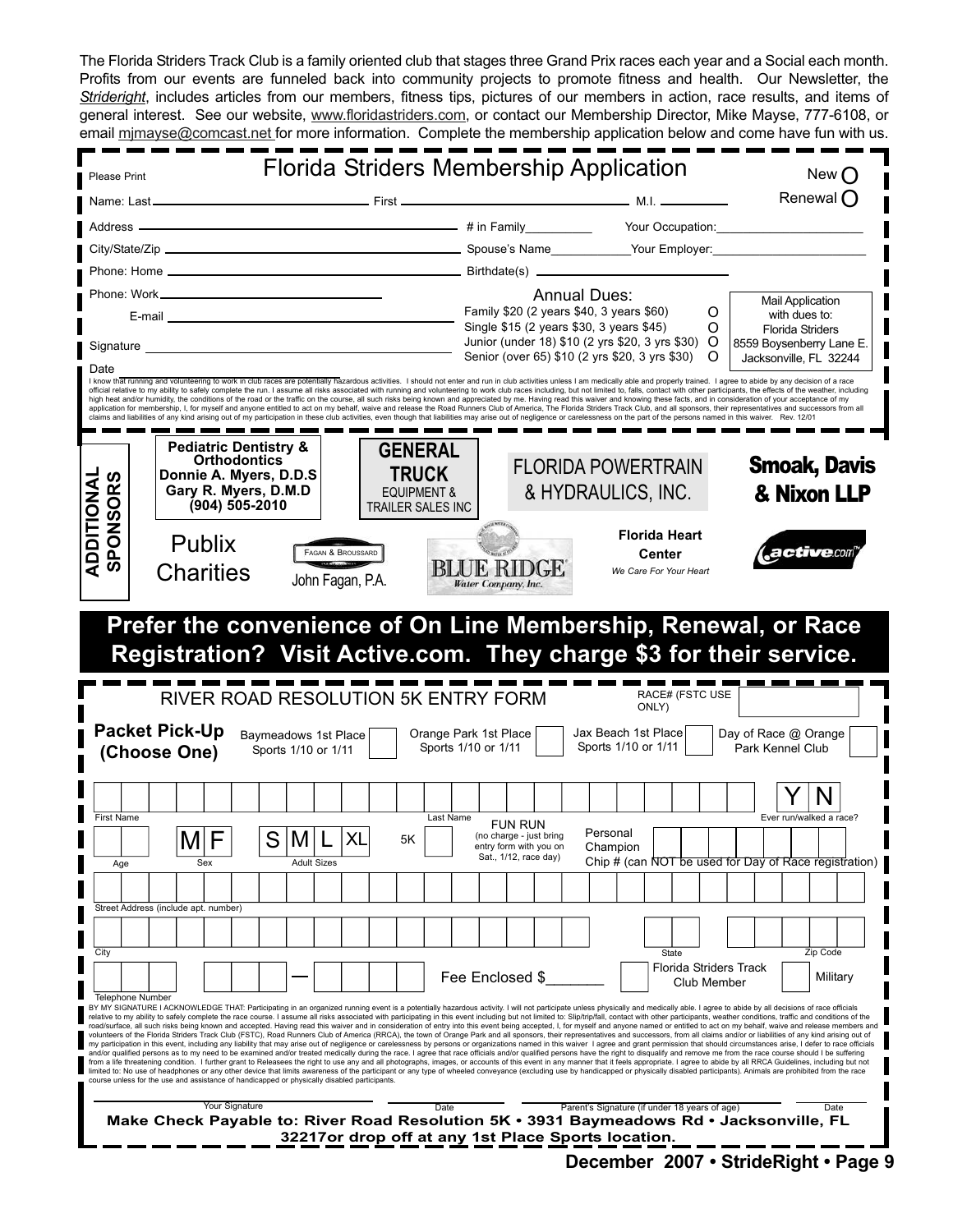#### **MINUTES**

#### Continued from page 2

tabled till the meeting. Dave opened the floor for discussion. Gary Hallet did a short presentation which made the point of how things have changed since our club began. He showed some other logos that he looked up on the internet and shared info about other company logos which have changed over the years. Gary proposed we have a contest to come up with a new design in time for the 2008 Run to the Sun. This logo would take us into the next 30 years. The discussion went around the table with some for keeping the old logo, some for a totally new logo, and others for keeping the updated anniversary logo and then coming up with a contest for a new one. A motion was made by George Hoskins to produce the 30 years logo for the River Road Resolution 5k t-shirts, seconded by Kelly Howard. The vote for approval was unanimous. Kay Womack recommended that the anniversary logo remain till the Gate River Run, seconded by Denise Metzgar. The vote for approval was unanimous. Vicky Connell then made a motion for the redesign of the Logo with Gary Hallett as head of the committee. The committee would be responsible for coming up with design parameters and rules of the contest. Gary recommended we offer a \$300 prize and a year's worth of Strider race registrations and a 31 December deadline. The motion was amended as stated. Kay Womack seconded, and it was passed unanimously.

**Scholarship for 2008:** Dave asked if Kim and Kelly to return to the committee. Vicky recommended that the committee present the scholarships in person at the schools where they are received.

**River Road Resolution (RRR) 5K Budget:** Bob Boyd forwarded the budget for the RRR. The net profit forecast for the race is \$7350. He estimates 515 entries. George Hoskins made a motion that we accept the race budget, seconded by Keith Poythress. It was passed unanimously. Kim Lundy noted that on the First Place Sports website, the race is not noted as a Grand Prix race even though it is.

**Social Update:** Glenn noted that the November social is the 18th which is this coming Sunday. The December social is the block party after the Jacksonville Marathon at the home of Robert and Janet Irvin in Avondale. Glen has a tentative schedule for the rest of the year that he intends to submit to the Strideright for next month.

#### **General Discussion:**

Vicky Connell noted that the Children's Running Camp Committee meeting will be November 28th after the Wednesday night track run at Buffalo Wild Wings around 7:30 or 8:00.

Denise would like to do a collage of pictures from the past 10 years to replace the one that currently goes to many Strider events. She would like to spend about \$70 to do this. John Metzgar moved that we give her these funds. Dave suggested Denise put the information in the Strideright. Kellie seconded, passed unanimously.

John said he would write an article to encourage more people to come to the track on Wednesday nights.

Mary Steinburg has a grant for about 400 bicycle helmets for the Step Up event, but thinks she will have some left over and wonders if we would like to use them for our races. Dave suggested she get with the individual race directors to discuss. He also suggested she set up a table to advertise the event at our races.

Kellie Howard made a motion to adjourn, seconded by Mike Mayse . The meeting was adjourned at 8:21 p.m.  $\bullet$ 

Respectfully submitted, Vicky Connell

#### **SOCIAL**

Continued from page 1

**WHAT TO BRING:** Yourself and a covered dish or dessert to share. The club will supply soft drinks but bring your own adult beverages.

**DIRECTIONS:** Take U.S. 17 north from Orange Park to Park St. (Blanding becomes Park St. at U.S. 17 near the FCCJ Kent Campus. Take Park St. approximately 1/4 mile to Pine Grove Ave. and turn right (just past a traffic light). Go 4 or 5 cross streets to Boone Park Ave. The party will be to the left on Boone Park Ave. but the street will be blocked to vehicular traffic. Find parking anywhere nearby. Their phone number is 388-5664.

#### **NEW MEMBERS**

Nancy Fraser Patrick Gallagher Adam Maveety Eric Schneider

#### **RENEWING MEMBERS**

Marie Allison Jay Birmingham

Chuck & Kacee Bryner Joan Crawford Bill & Lissa Dunn Craig, Susan & Nancy Harms Tim & Janice Martin Kwan McCall Dana, Katherine, Alexandra & Jacob Midgett Amy Randall Earl, Connie & Kayla Vinson

Norma & Ron Wasson Winney, Tom, Katie & Scott Yaun Tyree Crews Jonie Davis

#### **MULTI-YEAR RENEWALS**

Joe Blewett Kathy King & Anthony Truitt Tom Sullivan Kim Anthony **O**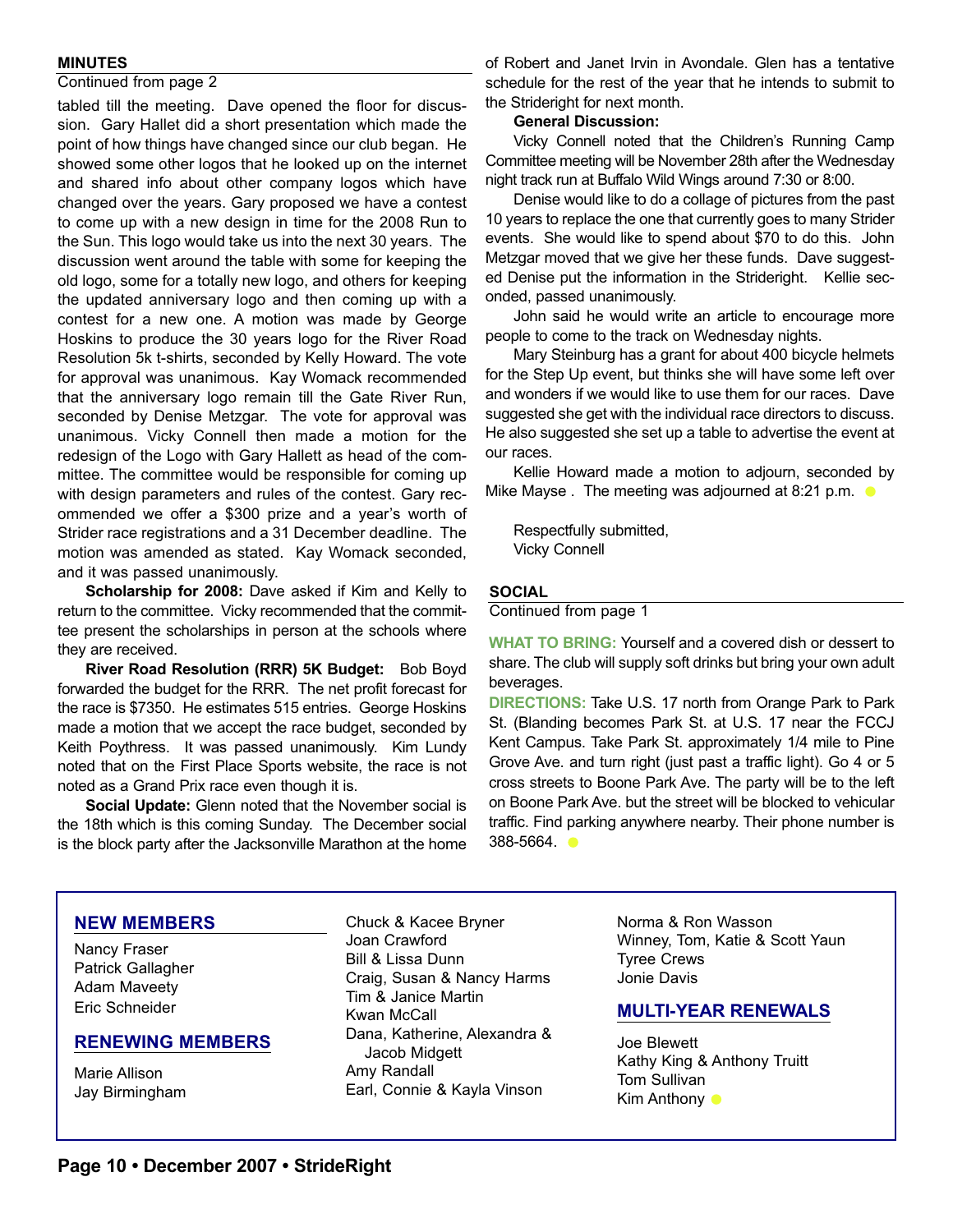## December 2007 Race Calendar

Published as a service. Accuracy is not guaranteed. If you would like your race listed: Contact either Ken Bendy, RRCA Southern Director (904) 278-2926 Email kbendy@aol.com or Mike Bowen, RRCA State Rep (N. Florida) 850-452-6711 (day) 850-3081953 (eve) Email Michael.s.bowen@gmail.com, website http://www.geocities.com/rrca\_north\_florida.

#### for a NF list, with web links, see http://members.aol.com/rrcahtml/rrcacal.htm

| <b>DATE</b>        | <b>EVENT</b>                                                                   | <b>TIME</b> | <b>LOCATION</b>                                                                | <b>CONTACT</b>                                                                        |
|--------------------|--------------------------------------------------------------------------------|-------------|--------------------------------------------------------------------------------|---------------------------------------------------------------------------------------|
| December 8         | Reindeer Run 5/10K<br>5K Walk and Kid's Run                                    | 8:30 a.m    | <b>Atlantic Recreation</b><br>Center<br>2601 Atlantic Ave.<br>Fernandina Beach | $(904)$ 491-0369<br><b>Amelia Island Runners</b><br><b>Runners</b>                    |
| December 8         | Palencia Jingle Bell Run<br>5K                                                 | 4:00 p.m    | Palencia Village Ctr.<br>625 Placencia Club Dr.<br><b>St Augustine</b>         | $(904) 731 - 1900$<br><b>First Place Sports</b>                                       |
| December 15        | 3rd Annual<br>Stonewood Grill<br><b>Holiday Classic 5K</b>                     | 8:00a.m     | Stonewood Grill &<br>Tavern<br>100 South Atlantic Ave.<br>Ormond Beach         | (386) 672-8276<br>Daytona Beach<br><b>Track CLub</b>                                  |
| December 15        | Jingle Bell Run 5K                                                             | 3:30 p.m.   | Jacksonville Landing                                                           | (904) 378-9083/885-4008<br><b>Arthritis Foundation</b>                                |
| December 16        | <b>Jacksonville Bank</b><br>Marathon/Half Marathon                             | 7:00 a.m    | <b>Bolles School</b><br>7400 San Jose Blvd<br>Jax                              | (904) 731-1900<br><b>First Place Sports</b>                                           |
| December 30        | 31st Annual<br>Last Gasp 5 Mile<br><b>Crooss Country</b>                       | 2:00 p.m    | Jacksonville University                                                        | (904) 725-9308<br><b>JTC Running</b>                                                  |
| December 31        | Konica Minolta<br>Gator Bowl 5K                                                | 2:00 p.m    | Jacksonville Landing                                                           | (904) 731-1900<br><b>First Place Sports</b>                                           |
| <b>January 12</b>  | <b>River Road</b><br><b>Resolution</b><br><b>Run 5K</b><br><b>FUN RUN</b>      | 8:00a.m.    | <b>Orange Park</b><br><b>Kennel Club</b>                                       | (904) 272-1770<br>BobBoydFL@gmail.com<br><b>Florida Striders</b><br><b>Track Club</b> |
| <b>February 17</b> | <b>National Marathon to</b><br><b>Fight Breast Cancer</b><br>"26.2 With Donna" | 8:00a.m.    | <b>Near Mayo Clinic</b><br><b>Jacksonville</b>                                 | (904) 731-1900<br><b>Donna Hicken Foundation</b>                                      |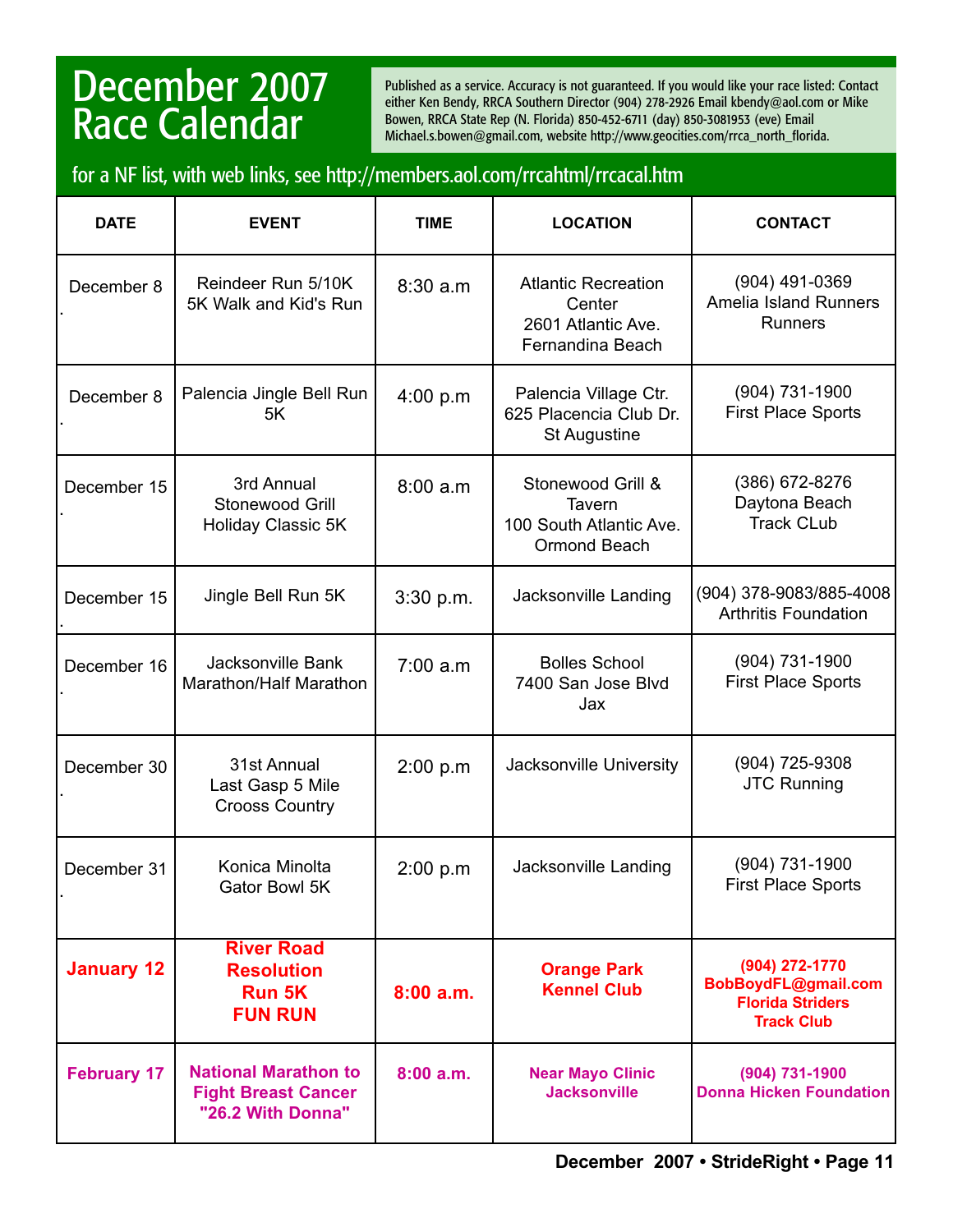To get your race results published, email m.t.marino@att.net

#### **TOWER OF TERROR 13K MGM Studios, Orlando October 27**

#### Robert Crampton 1:01:10

#### **EVERGREEN CEMETERY 10 MILE Jacksonville October 28, 2007**

| John Steinberg              | 55:09           | 2nd O/A        |
|-----------------------------|-----------------|----------------|
| John Metzgar                | 55:47           | 3rd O/A        |
| Justin Jacobs               | 57:55           | 2nd A/G        |
| David Bonnette              | 1:07:33         | 2nd A/G        |
| Dave Shaffer                | 1:07:55         | 2nd A/G        |
| <b>Terry Sikes</b>          | 1:07:59         | 2nd A/G        |
| <b>Bruce Holmes</b>         | 1:10:31         | 1st A/G        |
| Stephen Beard               | 1:10:36         | 3rd A/G        |
| Steve O'Brien               | 1:10:49         |                |
| <b>Anthony Truitt</b>       | 1:10:44         | 1st A/G        |
| Rosa Haslip                 | 1:11:04         |                |
|                             |                 | Masters Female |
| Randy Arend                 | 1:11:50         | 3rd A/G        |
| John Funk                   | 1:12:23         |                |
| Keith Poythress             | 1:13:07         |                |
| Paul Geiger                 | 1:15:09         | 2nd A/G        |
| George White                | 1:15:10         | 2nd A/G        |
| <b>Bill Pennington</b>      | 1:15:18         |                |
| <b>Michael Mandt</b>        | 1:16:15         |                |
| Del Conner                  | 1:16:34         |                |
| Stephanie Griffith          | 1:16:56         | 1st A/G        |
| <b>Frank Frazier</b>        | 1:17:06         | 1st A/G        |
| Regina Taylor               | 1:17:25         | 3rd A/G        |
| Elfrieda Wyner              | 1:19:01         | 1st A/G        |
| <b>Lewis Buzzell</b>        | 1:21:59         |                |
| <b>Leonard Pfuntner</b>     | 1:22:21         |                |
| <b>Everett Crum</b>         | 1:22:56         |                |
| Danny Weaver                | 1:23:40         | 3rd A/G        |
| Kwan Supapan McCall 1:23:57 |                 | 1st A/G        |
| John Hirsch                 | 1:24:52         |                |
| Paul Smith                  | 1:24:54 3rd A/G |                |
| George Hoskins              | 1:26:14         |                |
| <b>Steve Bruce</b>          | 1:27:42         |                |
| James Vavrina               | 1:30:30         |                |
| Maria Littlejohn            | 1:31:04         |                |
| Jay Birmingham              | 1:32:55         |                |
| Roxanne Slater              | 1:33:58         |                |
| Angela Adamson              | 1:34:31         |                |
| Kellie Howard               | 1:34:41         |                |
| <b>Chelle Mahaney</b>       | 1:37:10         |                |

Matt Ross 1:39:07 Ben Holland 1:41:10 Denise Dailey 1:43:08 David Kelley 1:43:10 Gayla Poythress 1:43:18 Joe Sova 1:46:04 Rebecca Brown 1:46:22 Kim Anthony 1:50:07 Jeanie Wilson 1:51:11 John Aimone 2:00:06 Al Saffer 2:03:48 Evan Gould 2:08:42 Judith Gould 2:08:43

#### **EVERGREEN CEMETERY 5K Jacksonville October 28, 2007**

| Simon Jacobson         | 22:24 | 2nd A/G |
|------------------------|-------|---------|
| <b>Wendy Patterson</b> | 23:41 | 1st A/G |
| Anna Wallace           | 25:12 |         |
| Glen Hanna             | 25:26 | 3rd A/G |
| Gene Imrich            | 28:28 |         |
| Scott Arend            | 28:42 |         |
| Mary Hutto             | 28:43 |         |
| Carrie Imrich          | 28:50 |         |
| Leo Sheckells          | 29:32 | 3rd A/G |
| <b>Tyler Imrich</b>    | 31:20 |         |
| Gordon Slater          | 32:22 |         |
| Sandra Shines          | 32:34 |         |
| Alan Koch              | 33:18 |         |
| Jonie Davis            | 33:16 |         |
| Tina Koch              | 33:22 | 3rd A/G |
| <b>Heather Trubey</b>  | 35:10 |         |
| <b>Terry Bell</b>      | 35:22 |         |
| Elda Bell              | 35:26 | 2nd A/G |
| Diane Aimone           | 41:05 | 1st A/G |
| Jacqueline Hardin      | 42:52 |         |
| Joe Connolly           | 43:13 | 2nd A/G |
| Nicole Galvan          | 43:36 |         |

#### **MARINE CORPS MARATHON Washington, DC October 28, 2007**

| Carol Fitzsimmons 4:16:04   |         |
|-----------------------------|---------|
| Michael Fitzsimmons 4:30:57 |         |
| Sandra Maveety              | 4:37:44 |
| Kimberly Lundy              | 4:37:45 |
| <b>Keith Timmons</b>        | 4:51:58 |

# Striders at the Races **RACE RESULTS**

Kathy Haga 5:08:14 Mike Haga 5:08:15

#### **NATIVE SUN MANDARIN 10K Jacksonville November 3, 2007**

| Masters Male |         |  |
|--------------|---------|--|
| 32:37        | 3rd A/G |  |
| 36:46        | 1st A/G |  |
| 39:00        | 1st A/G |  |
| 39:18        | 1st A/G |  |
| 39:58        |         |  |
| 40:16        |         |  |
| 40:38        | 2nd A/G |  |
| 40:57        | 1st /G  |  |
| 41:27        |         |  |
| 41:32        |         |  |
| 41:27        |         |  |
| 41:45        |         |  |
| 41:58        |         |  |
| 42:16        | 1st A/G |  |
| 43:24        |         |  |
| 43:28        | 2nd A/g |  |
| 43:38        |         |  |
| 43:53        |         |  |
| 43:59        | 3rd A/G |  |
| 44:03        |         |  |
| 44:03        |         |  |
| 44:09        | st A/G  |  |
| 44:21        |         |  |
| 44:38        |         |  |
| 45:02        |         |  |
| 45:55        |         |  |
| 46:14        | 1st A/G |  |
| 46:27        |         |  |
| 47:26        | 2nd A/G |  |
| 47:40        |         |  |
| 47:52        | 1st A/G |  |
| 48:27        |         |  |
| 49:06        |         |  |
| 50:18        |         |  |
| 50:40        |         |  |
| 51:16        |         |  |
| 52:47        | 3rd A/G |  |
| 53:46        |         |  |
| 54:11        |         |  |
| 54:41        |         |  |
| 55:15        |         |  |
|              | 33:50   |  |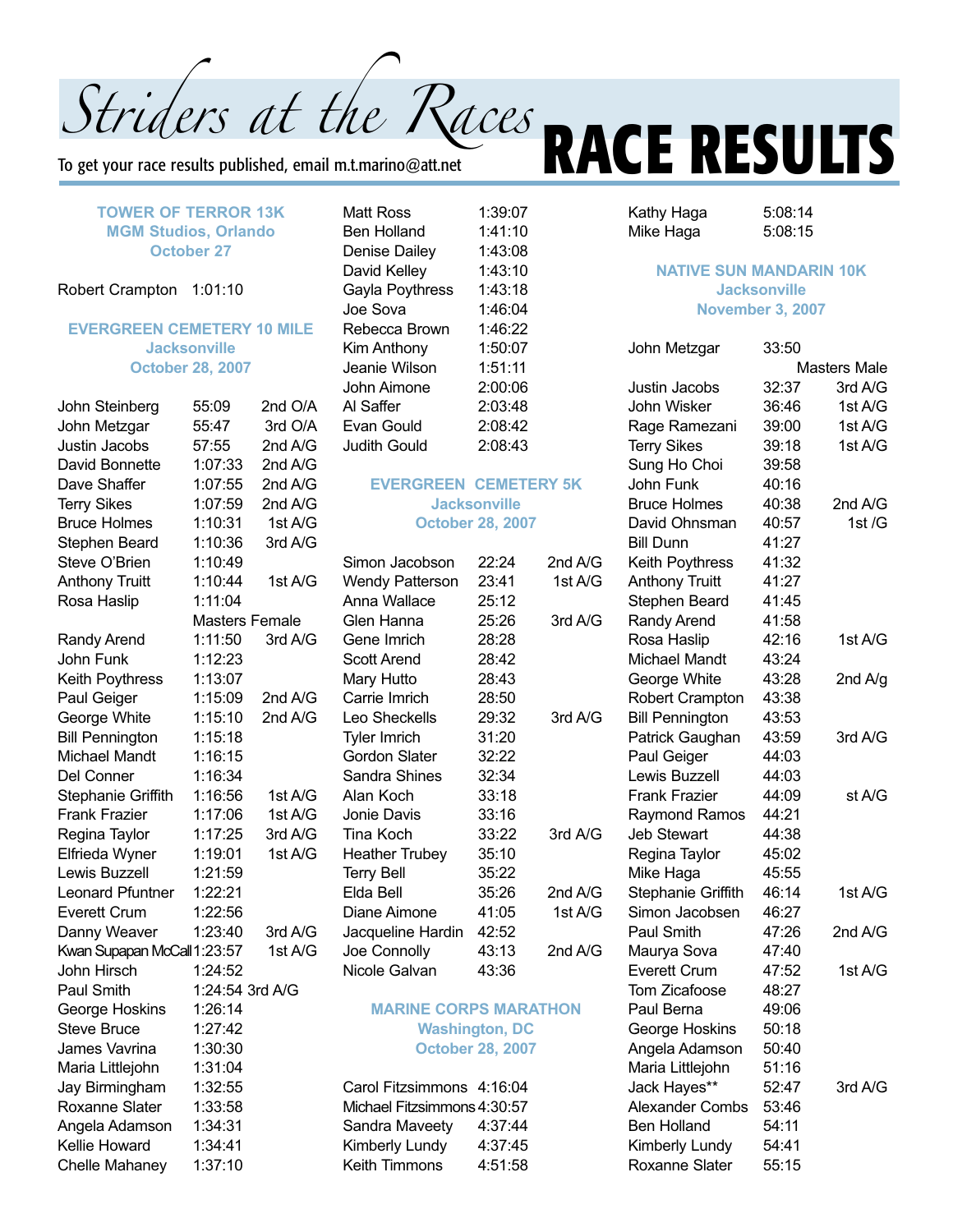| Gayla Poythress   | 56:18   |           |
|-------------------|---------|-----------|
| Joe Spradling     | 57:08   |           |
| Rebecca Brown     | 1:00:19 |           |
| Sandra Shines     | 1:04:10 |           |
| Evan Gould        | 1:07:32 |           |
| Judith Gould      | 1:07:49 |           |
| John Aimone       | 1:08:29 | 2nd A/G   |
| Jonie Davis       | 1:09:00 |           |
| Al Saffer         | 1:10:40 | 3rdA/G    |
| Mark Lay          | 1:11:12 |           |
| Freddy Fillingham | 1:13:25 |           |
| Gordon Slater     | 1:14:23 |           |
| Michelle Ramos    | 1:19:10 |           |
| Diane Aimone      | 1:20:58 | 1st $A/G$ |
| Joe Connolly      | 1:29:46 |           |

#### **NEW YORK CITY MARATHON November 4, 2007**

| Cynthia Lyons   | 3:34:51 |
|-----------------|---------|
| Kathy Murray    | 3:47:51 |
| Melissa Gostage | 4:30:54 |
| Susan Gostage   | 5:09:30 |
| Pat Noonan      | 5:17:44 |
| John TenBroeck  | 7:10:54 |
| Tom Tresca      | 7:11:38 |

#### **45TH ANNUAL JFK 50.2-MILE ULTRAMARATHON Boonsboro, MD November 17**

#### Frank Sutman 7:52 (69th overall) Bruce Sung Ho Choi 7:58 (79th overall)

#### **OUTBACK DISTANCE CLASSIC 15K Outback Plaza - San Jose Blvd. November 22, 2007**

| John Steinberg         | 1:12:10 |              |
|------------------------|---------|--------------|
|                        |         | Masters Male |
| John Metzgar           | 1:14:31 | 1st A/G      |
| John Wisker            | 1:24:08 | 1st A/G      |
| David Bonnette         | 1:28:38 |              |
| Mark Woods             | 1:28:39 |              |
| David Ohnsman          | 1:28:54 | 1st A/G      |
| <b>Terry Sikes</b>     | 1:29:21 |              |
| <b>Bruce Holmes</b>    | 1:30:13 | 2nd $A/G$    |
| Randy Arend            | 1:34:36 |              |
| <b>Anthony Truitt</b>  | 1:38:09 |              |
| Stephen Beard          | 1:34:01 |              |
| <b>Bernie Candy</b>    | 1:35:23 | 3rd A/G      |
| <b>Keith Poythress</b> | 1:35:32 |              |
| Patrick Gaughan        | 1:36:32 |              |
| George White           | 1:38:41 | 3rd A/G      |
| <b>Robert Crampton</b> | 1:38:54 |              |
| Paul Geiger            | 1:39:47 |              |

Frank Frazier 1:40:10 2nd A/G Michael Mandt 1:40:37 Regina Sooey 1:40:37 Randy Haslip 1:40:58 Rosa Haslip 1:40:58 3rd A/G Kathy Murray 1:41:21 Steve O'Brien 1:41:30 Wendy Patterson 1:41:44 Regina Taylor 1:41:43 Elfrieda Wyner 1:43:22 1st A/G David Clarkson 1:43:30 Danny Cole 1:43:46 Chris Hallett 1:44:59 Gary Hallett 1:45:00 Bonnie Brooks 1:45:03 Len Pfuntner 1:45:56 Raymond Ramos 1:46:00 Gary Turner 1:46:54 Stephanie Griffith 1:47:06 Tracy Dawson 1:46:04 Mike Haga 1:49:30 Everett Crum 1:49:46 1st A/G Hernando DeSoto 1:50:01 Paul Smith 1:50:09 3rd A/G Steve Bruce 1:50:30 Paul Berna 1:50:53 Kim Crist 1:51:23 Kwan Supapan-McCall1:52:19 2nd A/G Danny Weaver 1:53:07 Philip Bowers 1:53:53 Ken Wilson 1:54:25 George Hoskins 1:55:27 Teresa Hankel 1:56:30 Roberta Tomlinson 1:57:46 Jeanie Wilson 1:58:06 David Kelley 1:59:10 Tracy Pfuntner 1:59:39 Elbert Shubert 2:00:37 Angela Adamson 2:00:39 Charles Mann 2:00:45 Katie Maveety 2:00:56 Sandra Maveety 2:00:56 Jack Hayes 2:01:31 Leslie Hague 2:02:20 Maria Littlejohn 2:04:07 Bonita Golden 2:04:25 Cynthia Maerz 2:05:08 Kevin Terry 2:05:57 Marie Bendy 2:06:20 2nd A/G Tamara Bowers 2:09:05 Alexander Combs 2:09:22 Cathy Haga 2:16:06 Heather Burk 2:16:16 Callee Davenport 2:16:20 Susan Gostage 2:16:53 Denise Dailey 2:17:43 Linda Wolfenbarger 2:18:24

| Pat Noonan                 | 2:19:42 |
|----------------------------|---------|
| Joe Sova                   | 2:20:34 |
| Ed Kelly                   | 2:21:38 |
| Kristie Matherne           | 2:21:56 |
| Kellie Howard              | 2:24:56 |
| Vicki Choinski             | 2:27:08 |
| Nancy Pullo                | 2:32:26 |
| Ed Hardee                  | 2:33:15 |
| Tom Zicafoose              | 2:33:39 |
| Staci Suits                | 2:36:26 |
| Mark Lay                   | 2:39:00 |
| Sandra Shines              | 2:45:11 |
| Evan Gould                 | 2:45:12 |
| <b>Judy Gould</b>          | 2:45:12 |
|                            |         |
| <b>OUTBACK DISTANCE CL</b> |         |
|                            |         |

#### **ASSIC 6K**

| Denise Metzgar                  | 25:10 |                |
|---------------------------------|-------|----------------|
|                                 |       | Masters Female |
| Craig Harms                     | 27:26 |                |
| Nancy Harms                     | 27:40 |                |
| Glen Hanna                      | 28:39 |                |
| Gene Imrich                     | 30:57 |                |
| Gayla Poythress                 | 31:04 |                |
| Carrie Imrich                   | 32:30 |                |
| Sandy Rosenberg                 | 34:00 |                |
| <b>Jeff Nelson</b>              | 34:10 |                |
| Freddy Fillingham               | 36:04 |                |
| Bo Holub                        | 36:50 | 1st A/G        |
| Gordon Slater                   | 37:14 |                |
| John Aimone                     | 40:35 | 1st A/G        |
| Ken Bendy                       | 40:51 |                |
| <b>Patt McEvers</b>             | 41:41 | 3rd A/G        |
| Ginger Frazer-French 41:45      |       |                |
| Robin Zipperer                  | 45:47 |                |
| <b>Bill Zipperer</b>            | 45:53 | 3rdA/G         |
| Diane Aimone                    | 47:44 | 1st A/G        |
| George Obi                      | 49:30 |                |
| Joe Connolly                    | 50:00 |                |
| <b>Charles Desrosier</b>        | 50:56 |                |
| <b>Bill Mitchell</b>            | 52:38 |                |
|                                 |       |                |
| <b>23RD ANNUAL THANKSGIVING</b> |       |                |

#### **10 MILER & 5K Deland, FL**

**November 22, 2007**

Kent Smith 1:42:12 2nd A/G Trish Kabus 2:24:32

#### **SHUT UP AND RUN 5K CROSS COUNTRY St. Augustine, FL November 22, 2007**

Jim Kehr 31:48 Christine Kehr 36:29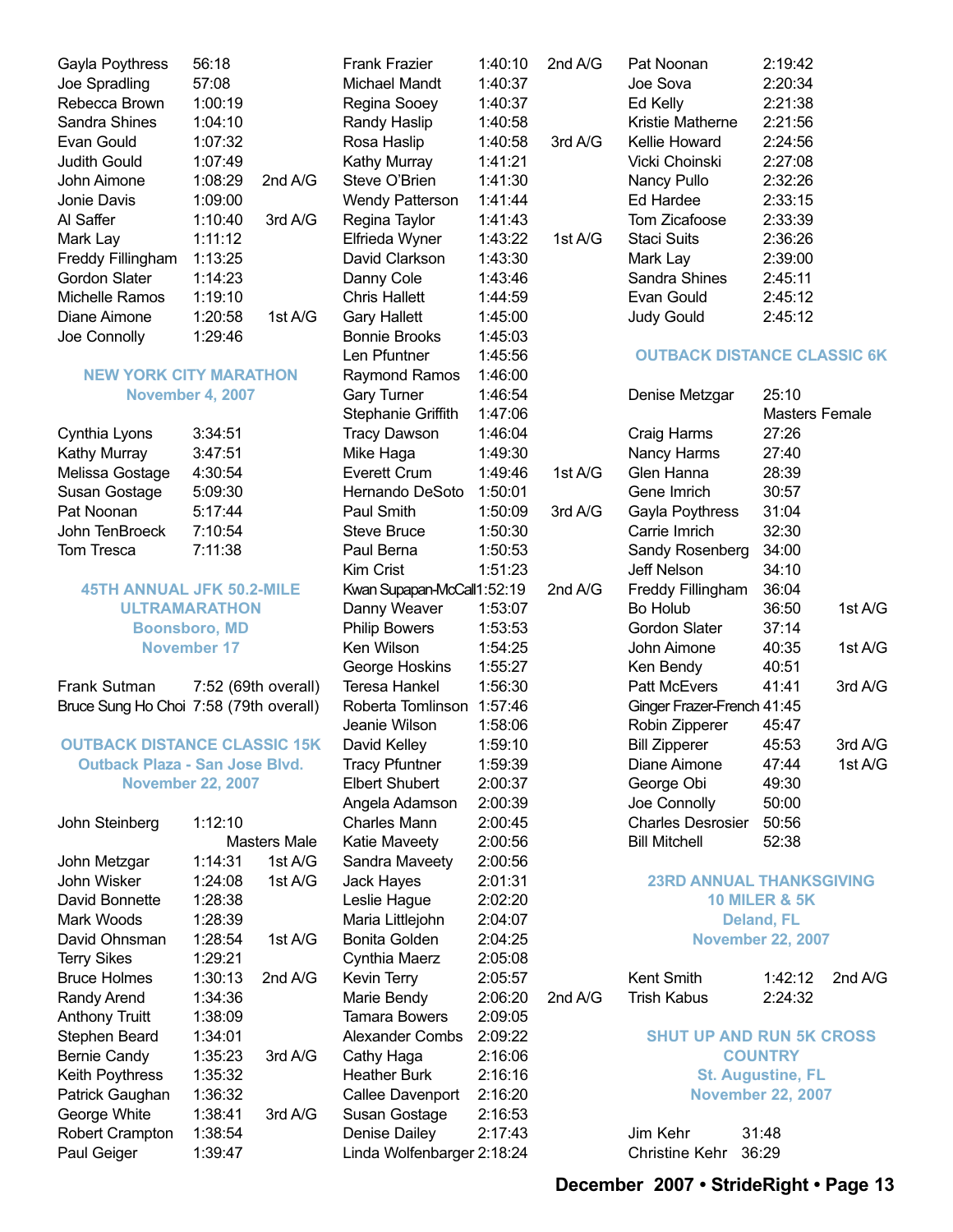# The Back Page By MIKE MARINO

Hello and Happy Holidays to everyone. What fun the holidays bring for runners. Training is ramping up or tapering down for the longer events, or maybe you have already done a long event and have another (or even more) planned. And big events too, including a few here in Jacksonville. Or perhaps you've planned your vacation around a special event far away. And perfect weather for running. Ah the life. Plenty of races too, so on to the results.

The month got started at an annual Halloween celebration, runner's style, at the **Evergreen Pumpkin Run** on



October 28th. Ten miles twisting and turning through a cemetery, along with a 5K race to go with it. In the 10 miler, **John Steinberg** and

**John Metzgar** ran like they were being chased by ghosts, placing 2nd & 3rd overall with times of 55:09 and 55:47, respectively. Leading all female Striders and winning the Masters Division was **Rosa Haslip** in a scary fast time of 1:11:04. **Bruce Holmes, Stephanie Griffith, Frank**

| <b>GROUP TRAINING RUNS</b> |                             |                                                |                                                                              |                                                                            |
|----------------------------|-----------------------------|------------------------------------------------|------------------------------------------------------------------------------|----------------------------------------------------------------------------|
| <b>DAY</b>                 | <b>TIME</b>                 | <b>DISTANCE</b>                                | <b>JACKSONVILLE AREA</b>                                                     | <b>CONTACT</b>                                                             |
| <b>Sunday</b>              | 6:30 AM                     | 5 to 10 Miles<br><b>Various pace</b><br>groups | <b>Atlantic Beach</b><br>Sea Turtle Inn                                      | <b>Bill or Dot Mitchell</b><br>(904) 241-0331<br>mitd0005@mac.com          |
| <b>Sunday</b>              | 6:30 AM                     | 6 to 20 Miles<br>Various pace<br>groups        | <b>Orange Park Sun Tire</b><br><b>Blanding Blvd.</b>                         | Dave Bokros at DBokros@comcast.net or<br>904-545-4538                      |
| <b>Sunday</b>              | 10:00 AM<br><b>Seasonal</b> | 3-8 Miles<br><b>Trail Run</b>                  | <b>Ponte Vedra</b><br>Guana State Park                                       | Craig O'Neal (904) 568-4825<br>charityrunningcoach@yahoo.com               |
| <b>Sunday</b>              | 7:00 AM                     | $7.5$ Miles<br><b>Black Creek Trail</b>        | <b>Fleming Island</b>                                                        | Super WalMart (NE corner) Kay Womack (904) 215-8656<br>kaywoma@hotmail.com |
| <b>Monday</b>              | 5:30 PM                     | <b>6 Miles</b>                                 | <b>Jacksonville</b><br>Downtown Bridges Charthouse Restaurant<br>parking lot | Danny Weaver (904) 287-5496                                                |
| <b>Tuesday</b>             | 6:30 PM                     | $5+$ miles                                     | <b>Ponte Vedra Beach</b><br><b>Sawgrass Village</b>                          | Craig O'Neal (904) 568-4825<br>charityrunningcoach@yahoo.com               |
| Weds.                      | 6:30 PM                     | <b>Interval Training</b>                       | <b>Orange Park, St. Johns</b><br><b>Country Day Track</b>                    | Dave Bokros at DBokros@comcast.net or<br>904-545-4538                      |
| Weds.                      | 5:30 PM                     | <b>Interval Training</b>                       | <b>Jacksonville</b><br><b>Bolles School</b><br>San Marco Blvd.               | Danny Weaver (904) 287-5496                                                |
| Weds.                      | $6:00$ PM                   | 6.2 Miles<br><b>Easy pace</b>                  | <b>Jacksonville</b><br><b>Boone Park Riverside</b>                           | Doug Tillett (904) 388-6139<br>douglastillett@hotmail.com                  |
| <b>Thursday</b>            | 6:30 PM                     | 5 Miles<br>Varied pace                         | <b>San Marco/Largo Park</b><br><b>Corner of Naldo and</b><br>Largo           | Doug Tillett (904) 388-6139<br>douglastillett@hotmail.com                  |
| <b>Saturday</b>            | 7AM                         | $7+$ miles                                     | <b>Ponte Vedra Beach</b><br><b>Sawgrass Village</b>                          | Craig O'Neal (904) 568-4825<br>charityrunningcoach@yahoo.com               |
| <b>Saturday</b>            | $6:30$ AM                   | 10 to 15 Miles<br>Moderate pace                | <b>Julington Creek Starbucks</b>                                             | <b>Wendy Patterson</b><br>(904) 237-4100<br>wenrex@comcast.net             |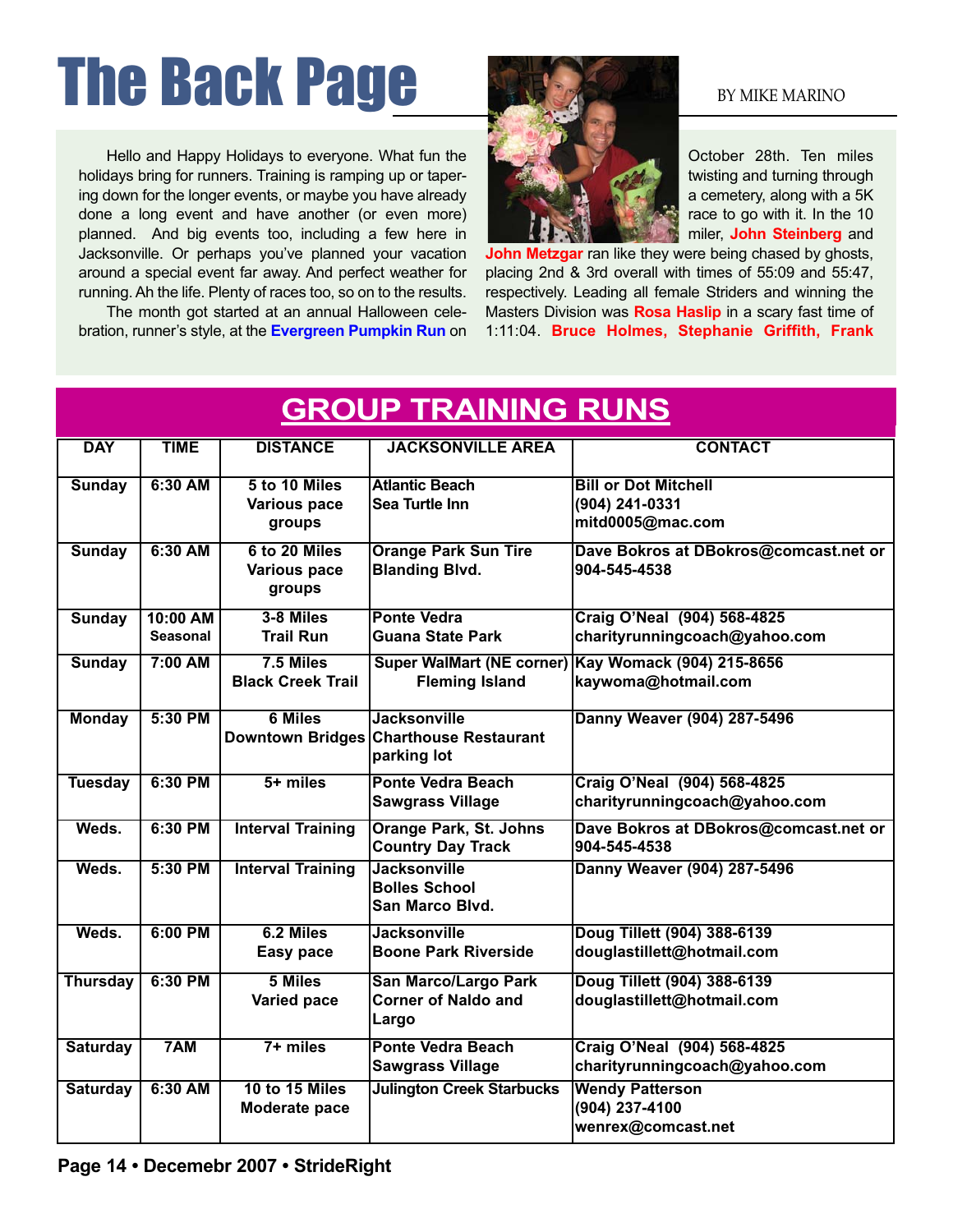**Frazier, Elfrieda Wyner, Anthony Truitt, and Kwan Supapan-McCall** buried the competition in their age groups, taking home 1st place prizes for their efforts. Running as if they had just done a Halloween prank and placing 2nd in their age groups were **Justin Jacobs, David Bonnette, Dave Shaffer, Terry Sikes, Paul Geiger and George White**. And posting third place age group finishes were **Randy Arend, Stephen Beard, Regina Taylor, Danny Weaver, and Paul Smith**. In the 5K, **Simon Jacobson** led the Strider charge with a time of 22:24, which earned him a 2nd place age group prize. **Wendy Patterson** (fastest female Strider in 23:41) and **Diane Aimone** won their age groups; **Joe Connolly and Elda Bell** each got 2nd in their age groups; and **Glen Hanna, Tina Koch and Leo Sheckells** recorded 3rd place age group finishes.

The next weekend saw another annual Jacksonville running event, the **Native Sun Mandarin 10K**. **John Metzgar** was the fastest Strider, running a 33:50 and winning the Masters Division. **Rosa Haslip** was again our fastest female Strider, winning her age group in a time of 42:16. Striders took home all prizes in the men's 55-59 and 65-69 age groups, with (in order of finish) **Page Ramezani, Bruce Holmes and Patrick Gaughan** pulling off the sweep in the 55-59 age group and **Frank Frazier, Paul Smith and Jack Hayes** (aka – "The Long Lean Running Machine!") combining to do the same in the 65-69 age group. Other age group champions were **John Wisker, David Ohnsman, Rosa Haslip, Diane Aimone, Terry Sikes, Everett Crum and Stephanie Griffith**. Placing second in their age groups were **John Aimone and George White**; and placing third were **Justin Jacobs and Al Saffer**.

Wrapping up the local races was the **Outback Distance Classic Half Marathon and 6K** on Thanksgiving Day. What a great idea, run a half marathon before eating two helpings of turkey and potatoes along with three desserts. Runners are definitely a peculiar breed. In the half marathon, **John Steinberg** was our fastest Strider, posting a 1:12:10 en route to a Masters Division win, and **Regina Sooey** was our fastest female Strider with a time of 1:40:37. Outpacing all the turkeys in their age groups were **John Metzgar, John Wisker, David Ohnsman, Elfrieda Wyner and Everett Crum**. Recording 2nd place age group finishes were **Bruce Holmes, Frank Frazier, Kwan Supapan-McCall, and Marie Bendy**. And going home with 3rd place age group prizes to show their families during Thanksgiving dinner were **Bernie Candy, George White, Rosa Haslip and Paul Smith**. In the 6K, **Denise Metzgar** led all Striders with a 25:10, which was fast enough to win the Masters Division. Striders posted another age group sweep, this time in the 70+ division, with **Bo Holub, John Aimone and Bill Zipperer** teaming up for the feat (and they were followed by three more Striders in 4th, 5th and 6th). Also winning her age group was **Diane Aimone** and running to a 3rd place age group finish was **Patt McEvers**.

#### **Striders – They're Everywhere!!**

Starting off in Orlando at Disney's MGM Studios, this appears to have been a very cool event. **Robert Crampton** ran in the inaugural **Tower of Terror 13K** on October 27th. It was held at night, beginning at 9:50 p.m., and participants were able to enjoy all the rides in the park afterward. It included running down dimly lit streets in the park, going down dirt roads around the Wide World of Sports complex, Disney cast members doing all types of silly things along the way, and a very cool medal in the likeness of the Tower of Terror for all finishers. Robert posted a time of 1:01:10, which put him at 86th overall out of the 2500+ finishers and 4th in the Military division. He was also the first Sailor to cross the finish line.

Washington D.C. was the big trip of choice for nine Striders, as they did the **Marine Corps Marathon or 10K**. **Carol Fitzsimmons** led the Strider contingent in the marathon with a time of 4:16:04. Also finishing the marathon were **Michael Fitzsimmons, Sandra Maveety, Kimberly Lundy, Keith Timmons, Kathy Haga and Mike Haga**. **Randy and Nancy Pullo** participated in the 10K, with Randy placing 3rd in his age group (in a field of 63) with a time of 51:14. Great effort folks.

Seven lucky Striders made the trip to the big apple for the **New York City Marathon** on November 4, 2007. Leading all Striders was **Cynthia Lyons** with a time of 3:34:51. Also making the trip and finishing the race were **Kathy Murray, Melissa Gostage, Susan Gostage, Pat Noonan, John TenBroeck and Tom Tresca**.

Down the road on Thanksgiving Day in St. Augustine a couple of Striders took on what appears to be a Strider Trail Buff special (more on the Buffs in the tidbits). **Jim and Christine Kehr** ran the **Shut Up and Run 5K Cross Country Race**, which took them over hiking trails and like terrain. How did all the Buffs miss this? No matter though, Jim and Christine represented us well.

Staying with the trail theme, but going a considerably further distance, **Frank Sutman and Bruce Sung Ho Choi** completed The **45th Annual JFK 50.2 mile Ultra-Marathon** in Boonsboro, Maryland. There were reportedly 1070 finishers, which would again make it the biggest Ultra-Marathon in United States history. Frank finished 69th overall in 7 hours 52 minutes, which was 26 minutes better than his time from a year ago. Bruce finished 79th overall in 7:58. Both Frank and Bruce said it was a great event, and Bruce admitted that he felt like someone was going to have to carry him to the finish, but **Continued on following page**

**December 2007 • StrideRight • Page 15**